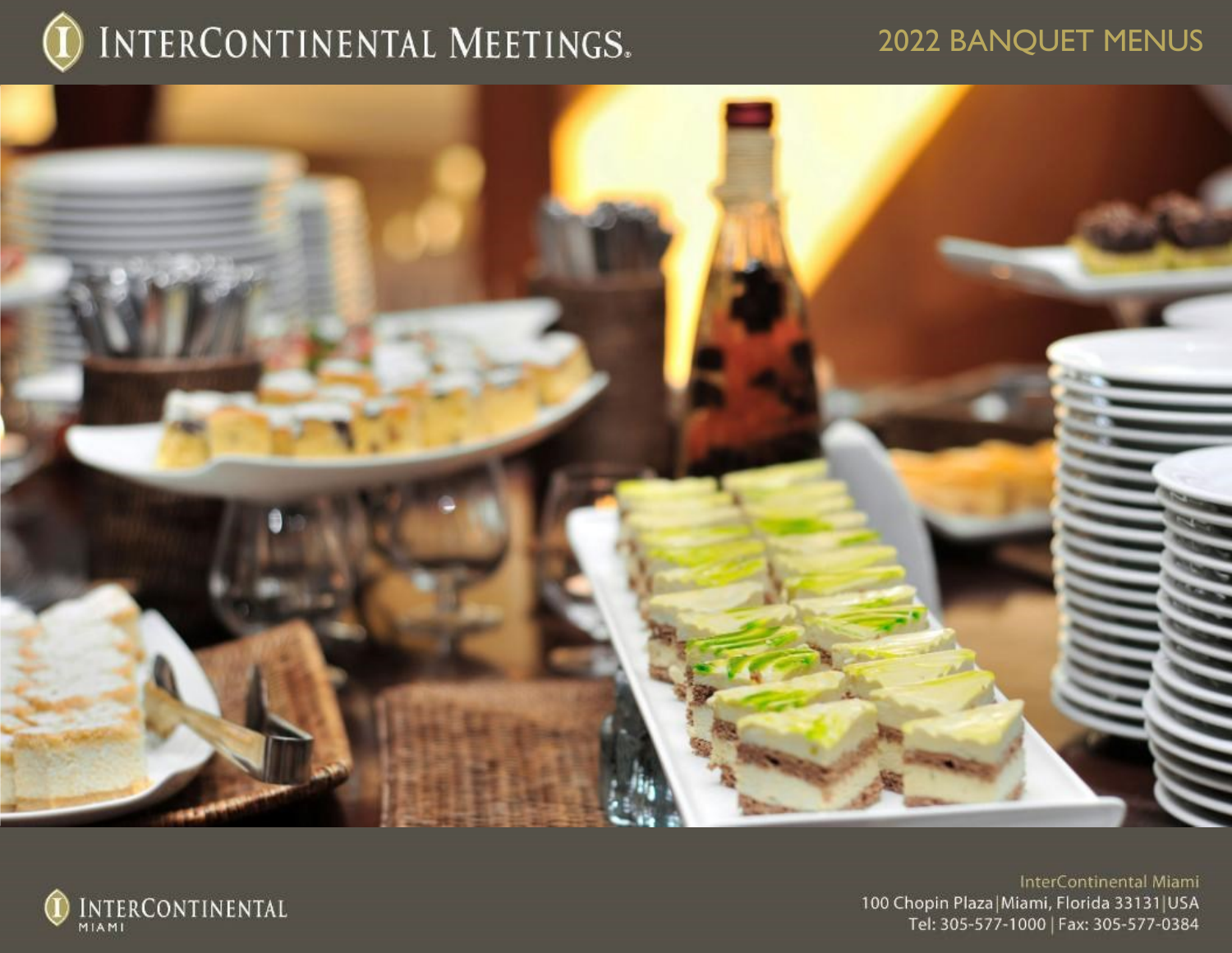## INTRODUCTION

Whatever the scale or theme of your meeting, we use our considerable culinary know-how to create authentic, unpretentious lunches, coffee breaks, and dinners.

Our Local Origins dishes, for instance, offer signature and provincial recipes that are inspired by the destination, including dishes that showcase some of the finest seasonal ingredients of the area.

Whereas our World Kitchen recipes leverage our global knowhow by drawing on the experience of our chefs to offer a collection of authentically prepared classic and contemporary dishes from around the world.

For all of our menus, we source ingredients locally where possible, with the emphasis on fresh and natural produce.

## **KEY**

## Local Origins

Signature dishes and provincial recipes that are inspired by the destination, including dishes that showcase some of the finest seasonal ingredients of the area.

World Kitchen

Authentically prepared classic and contemporary dishes from around the world that leverage our global know-how.



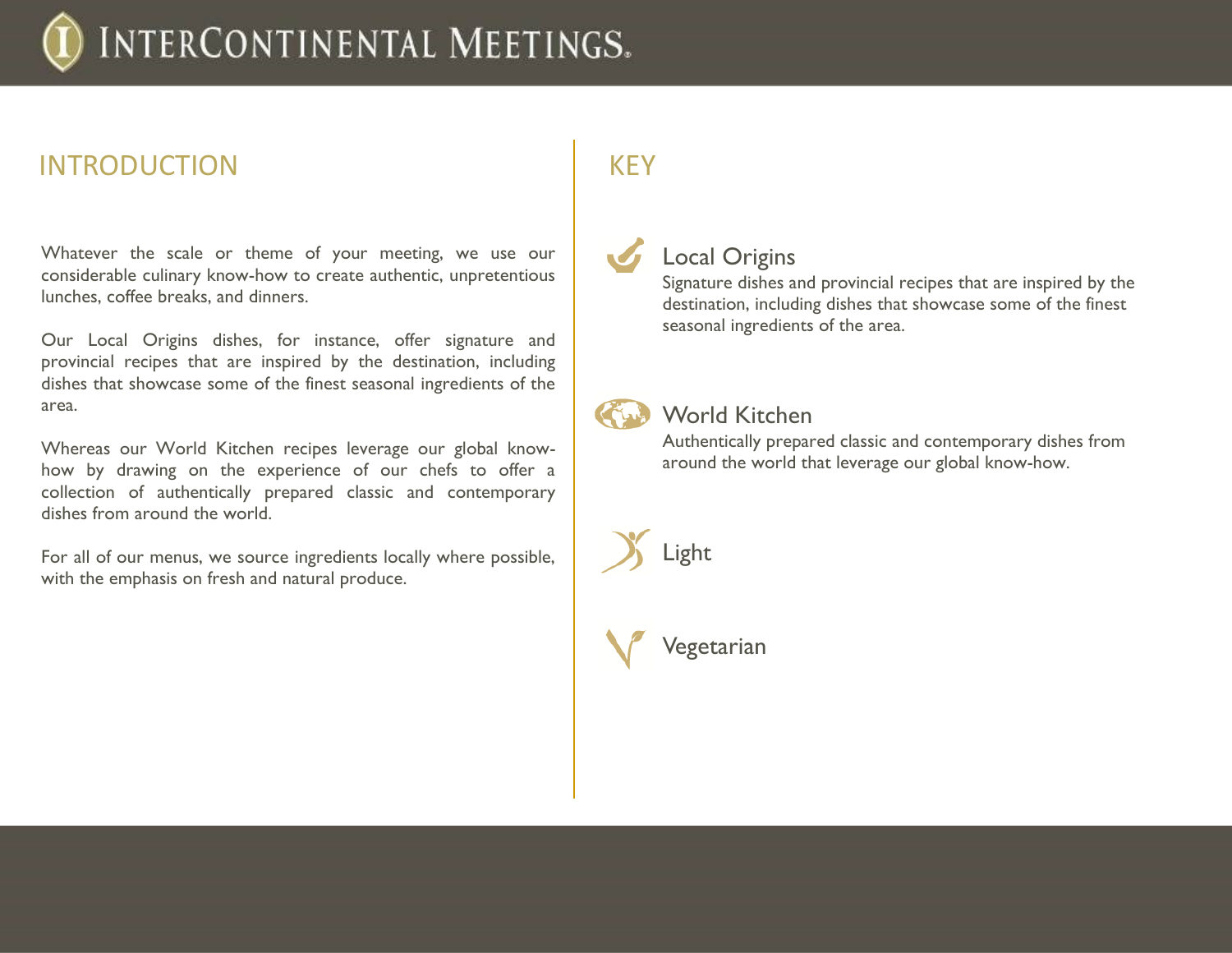

## BANQUET INFORMATION AND REQUIREMENTS

### **Menu Planning**

The InterContinental Miami is delighted to submit the following menus for your review. We hope that you will find them helpful in planning your future events. Our international team of culinary professionals is happy to prepare custom menus should you so desire. To assure the availability of menu items, your selections must be submitted to the Event Services Department four weeks prior to your scheduled event.

### **Wine and Beverage**

The InterContinental Miami is required to abide by the regulations enforced by the Florida State Liquor Commission. As such, it is the policy of the Hotel that any outside beverage **may not be brought onto the premises**. Your Event Services Manager will be happy to provide you with a list of fine wines from our cellars to compliment your meal selections.

### **Linens**

The InterContinental Miami provides black & white linens. We will be more than happy to assist you in renting specialty or colored linens should you so desire.

### **Entertainment and Décor**

The ambiance of your function can be enhanced with flowers, music, and specialty items. Should you choose to make these arrangements yourself, kindly supply us with the list of your vendors so that we may assist them in servicing your needs. All deliveries must be coordinated through the Event Services Department. The Hotel will not permit the affixing of anything to the walls, floors, windows, or ceiling, nor the use of open flames and confetti throughout the property.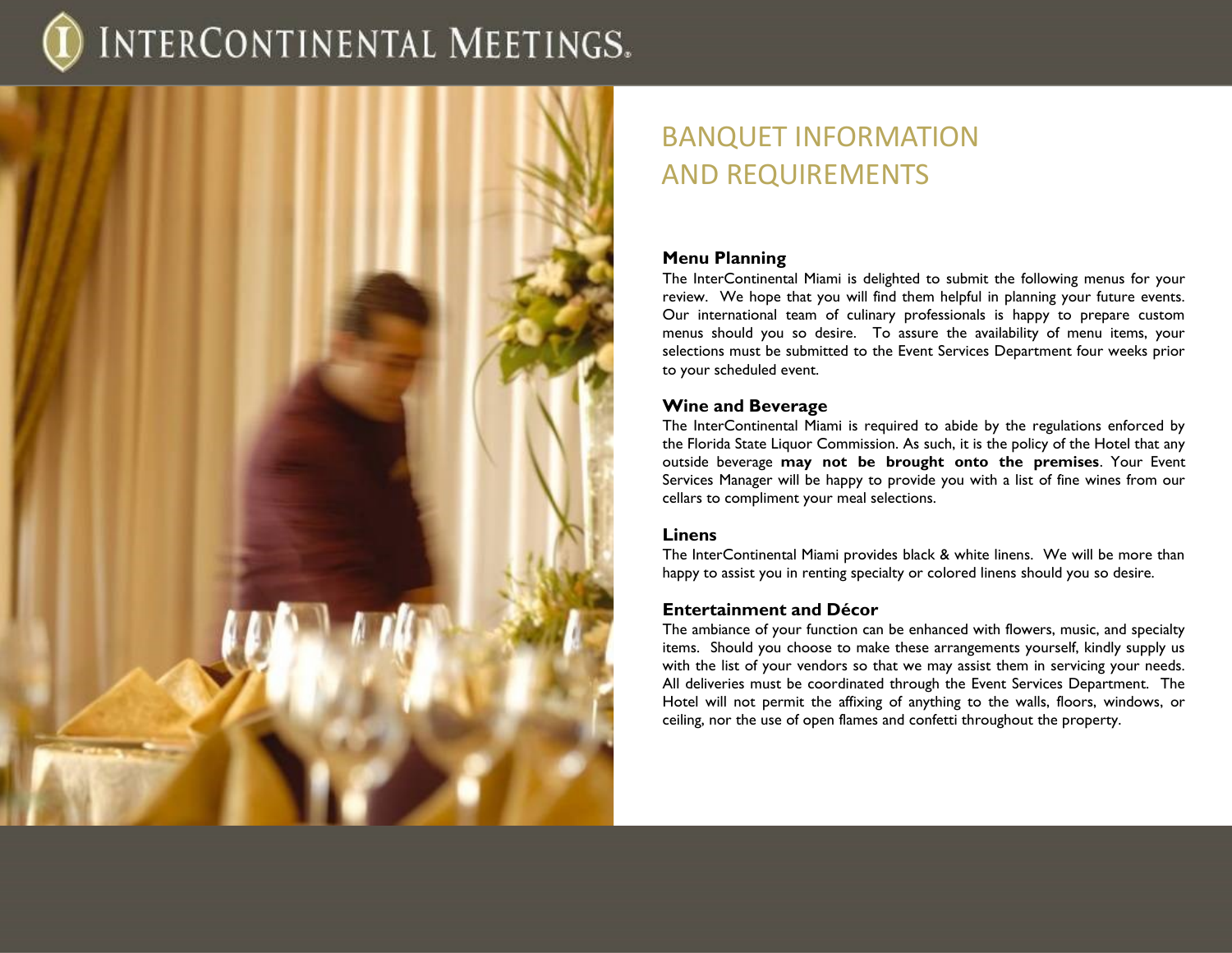#### **Audio Visual**

For your convenience, we have an in-house department equipped to supply all your audio-visual needs, using state of the art equipment, and providing professional technical support.

#### **Valet Parking**

We offer discounted valet parking stickers for your guests' convenience. Check with your Event Services Manager for pricing. Standard overnight charges apply.

### **Function Rooms**

Our function rooms are assigned based on the number of guests that are expected to attend the function. The Hotel will set **no more than 5%** over the guaranteed number of attendees. A significant change in the final number of guests to attend the function may result in our moving your function to an alternate space better suited to the size of the function. Any changes to room setups requested **within 24 hours prior to functions will incur a minimum \$75.00 reset fee.** Actual fee will be assessed at the time the request is received. Client is responsible to pay for any damages to meeting space incurred during setup, event, or strike.

#### **Guarantees**

In arranging for your function, the guaranteed attendance must be confirmed and communicated to our Event Services Department in writing or by e-mail by 12:00 noon, **72 business hours prior to the function date**. This number will be considered a guarantee and **is not subject to reduction**. **The Hotel will not be responsible for service to more than 5% over the guarantee**. **Guarantees may not fall below 80% of the expected number of attendees.** After the 72 hour period, guarantees may only be increased by 5%; please note that an additional 5% overset will not be provided. If a guarantee is not given to the Hotel on the date it is due, the original number on the contract will automatically become the guarantee.

### **Service Charge and Taxes**

All food and beverage and room rental charges, unless otherwise specified, are subject to our customary twenty-four (24%) percent taxable banquet service charge. Food and beverage is subject to a 2% Tourist Development Tax and a 7% Florida State Sales Tax. In the event that your organization is tax exempt in the state of Florida, we are required by law to have a copy of your current Florida Certificate of Sales Tax Exemption on file prior to the event, and the event must be paid with a check or a credit card from the exempted organization.

### **Methods and Conditions of Payment**

Review your contract for deposit and payment schedules. The Hotel may extend direct billing status to corporate clients upon approval of the Credit Manager at least 30 business days prior to the event. The Hotel must have a credit card on file for all events, regardless of final payment method.

### **Outdoor Functions**

The Hotel **reserves the right to make the final decision** to use outdoor facilities in case of inclement weather by 5:00pm, the day prior to the event. Outdoor entertainment must be pre-approved. **A set-up fee of \$7.50 per person will be applied to all outdoor events, minimum fee will be \$250 per event.**

### **Signs and Displays**

The Hotel reserves the right to approve all signage. All signs must be professionally printed. Signs are **not** allowed on the guest room levels, elevators, lobby, or building exterior. Any signs must be freestanding or placed on an easel. The Hotel will assist in placing all signs and banners. Depending on the labor and equipment involved, a charge for this service will apply.

### **Lost and Found**

The InterContinental Miami does not accept any responsibility for the damage or loss of any merchandise or articles left in the Hotel, prior to, during, or following patron's event.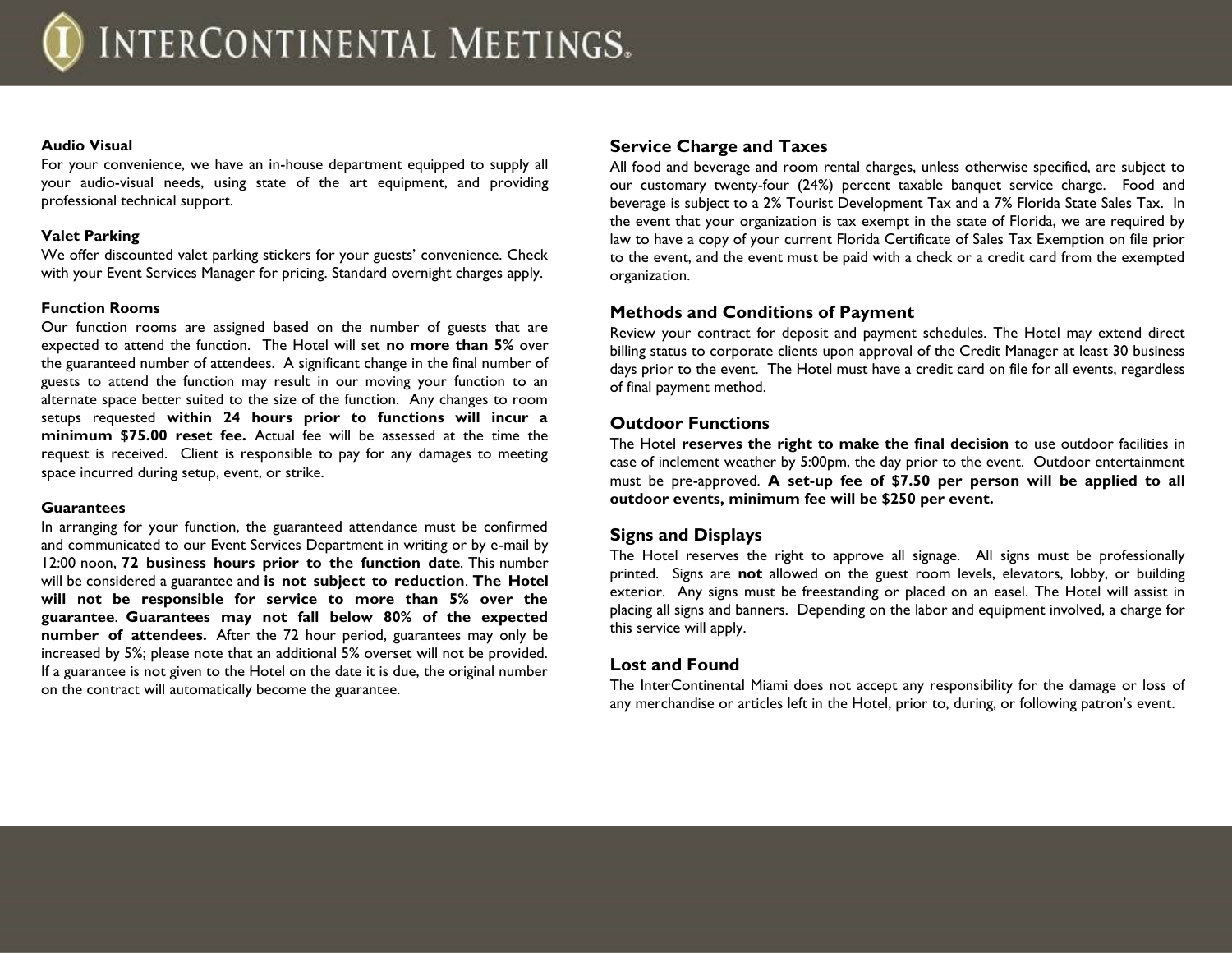### **Damage**

As a patron, you are responsible for any damages done to the premises or any other part of the Hotel during the period of time your invitees, employees, independent contractors, or other agents are under your control or the control of any independent contractor hired by you. The Hotel requires a certificate of insurance from any subcontractor(s) or agent(s) you engage, providing adequate financial responsibility in the event of loss or damage to the Hotel property. As such, the Hotel & its owners shall be named as an additional insured on any certificate of insurance.

### **Additional Service Staff**

Additional service staff can be made available for your specific needs at the following rates: Server at \$100.00 each; and Captains at \$200.00 each per every four (4) hour shift.

### **Security**

The InterContinental Miami will not assume responsibility for damage or loss of any merchandise or articles brought into the Hotel or for any item left unattended. With advance notice, your Event Services Manager can assist you in arranging for hotel officers. To maintain hotel service standards and for the safety & comfort of your attendees, no outside security agencies are permitted. All events that include 25 minors or more must have a hotel officer and/or offduty City of Miami police officer. Due to fire regulations, the use of pyrotechnic and smoke machines are not permitted on hotel premises. **Note:** No armed security is allowed in the hotel, excluding law enforcement and federal officers.

### **Shipments**

All items shipped to the hotel are received & handled by the hotel on-site FedEx Office. Applicable handling fees apply and will be the responsibility of the group. Pricing details are available on request from your Event Services Manager.

### **Banquet Checks**

The function sponsor agrees that by signing the guest check for services rendered, there is no dispute over such services and sponsor is solely responsible for the payment of the total amount due.

### **Food and Beverage Items**

Due to license restriction, all food and beverage items must be supplied and prepared by the Hotel. **Guests may not remove any food or beverage from the premises nor consume food and/or beverage supplied and/or prepared by a party without the hotel's written approval.**

### **Late Night Staff Surcharge**

An additional charge for staff applies for functions that continue past the contracted times at the following rates: Servers \$25.00 per hour each; Captains \$50.00 per hour each.

### **Approval**

Client signature:

By signing this agreement, I acknowledge that I read and understood the Banquet Information and Requirements Information.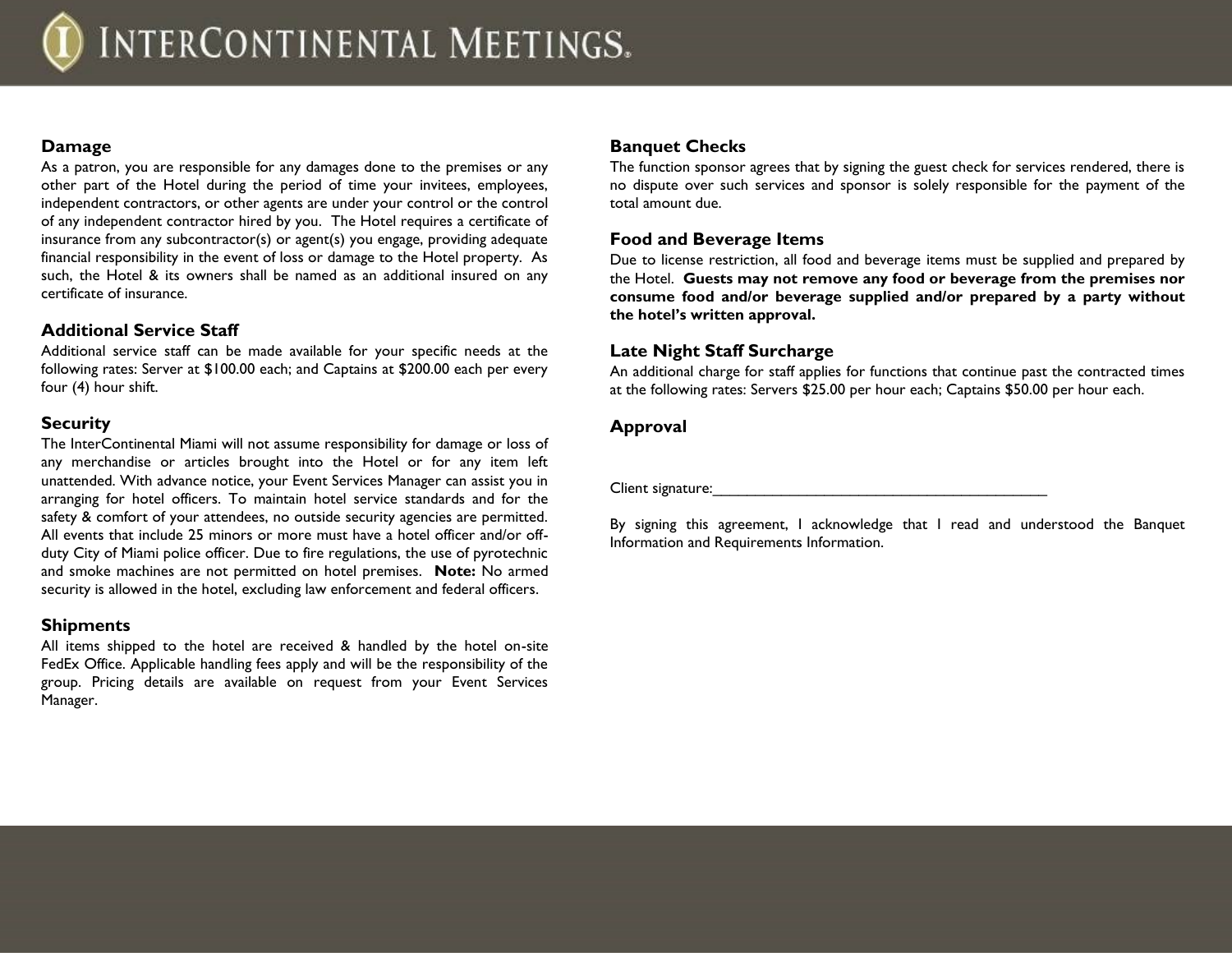## BREAKFAST BUFFET

### **MySPA**

Florida Orange Juice | Watermelon Juice | Strawberry-Mint Infused Water | Sliced Fruit: Watermelon-Cantaloupe-Honeydew-Kiwi I Bircher Muesli | Blueberry Muffins Bran Muffins | Greek Yogurt Parfait: Berries-Chia Seeds Toasting Station: Sliced Artisan Bread | Honey | Butter | Fruit Preserves

### **Avocado Toast Station**

Salsa Fresca | Cherry Tomato-Basil Compote I Chopped Almonds | Crumbled Feta | Scallions | Sliced Strawberries-Balsamic Reduction | Roasted Corn | Guacamole

### **Steel Cut Oatmeal Bar**

Nuts | Golden Raisins | Dried Cranberries | Assorted Fresh Berries | Honey

**Roasted Vegetable Frittata** Mushroom-Squash-Peppers-Onions-Sofrito

Lavazza Coffee | Decaffeinated Coffee | Assorted Specialty Teas **\$51.00** per person

### **LATIN**

Florida Orange Juice | Papaya Juice | Mango Juice | Chopped Local Fruit Cups | Whole Bananas | Cheese Pastelitos | Guava Pastelitos | Fruit Breads | Butter-Fruit Preserves

Huevos Pericos-Sautéed Onions-Tomato-Cilantro | Applewood Smoked Bacon | Grilled Chorizo

Lavazza Coffee | Decaffeinated Coffee | Assorted Specialty Teas **\$50.00** per person

### **ALL AMERICAN**

Florida Orange Juice | Grapefruit Juice | Cranberry Juice Lavazza Coffee | Decaffeinated Coffee | Specialty Teas Butter | Fruit Preserves

### **Pick One**

Sliced Fruits: Cantaloupe-Honeydew-Pineapple-Watermelon | Fruit Salad-Shaved Coconut | Orange-Grapefruit-Mint | Greek Yogurt Bar-Berries-Fruit Purees-Seeds-Local Honey (\$4 additional) | Individual Berry Mason Jars (\$4 additional)

### **Pick Four**

Danish Pastries | Muffins | Croissants | Pain au Chocolate | Breakfast Breads | Iced Cinnamon Buns | Toasting Station: Bagels-Cream Cheese | Cereal-2% Milk-Skim Milk -Soy Milk | Granola | Yogurts: Plain-Fruit-Greek | Toasting Station: Sliced Wheat-White Breads-English Muffins

### **Pick One**

Scrambled Eggs | Scrambled Eggs with Choice of **One** of the Following: Cheese-Scallions-Mushrooms-Pico de Gallo-Chives | Spanish Tortilla | Pastelitos: Cheese-Guava-Meat (\$2.50 Additional) | Leek & Cheese Bistro | Margherita Bistro (\$2.50 Additional) | Quiche Lorraine (\$2.50 Additional) | Classic Eggs Benedict (\$6.00 Additional)

### **Pick One**

Cinnamon French Toast-Maple Syrup | Buttermilk Pancakes-Maple Syrup | Hash Brown Potatoes-Caramelized Onions | Home Style Potato Wedges | Breakfast Potatoes-Sautéed Onions-Peppers | Cheddar Cheese Grits | Baked Sweet Potato Breakfast Casserole | Steel Cut Oatmeal-Brown Sugar-Golden Raisins

#### **Pick Two**

Spiced Sausage Patties | Traditional Sausage Links | Applewood Smoked Bacon | Thick Sliced Country Style Ham | Breakfast Chicken-Apple Links | Chorizo Sausage | Canadian Bacon | Grilled Argentinian Sausage | Roasted Tomatoes | Turkey Bacon **\$50.00** per person

Pricing Based on One Hour of Service Minimum of 30 Guests Required 10-29 Guests - \$150 Additional Fee Applies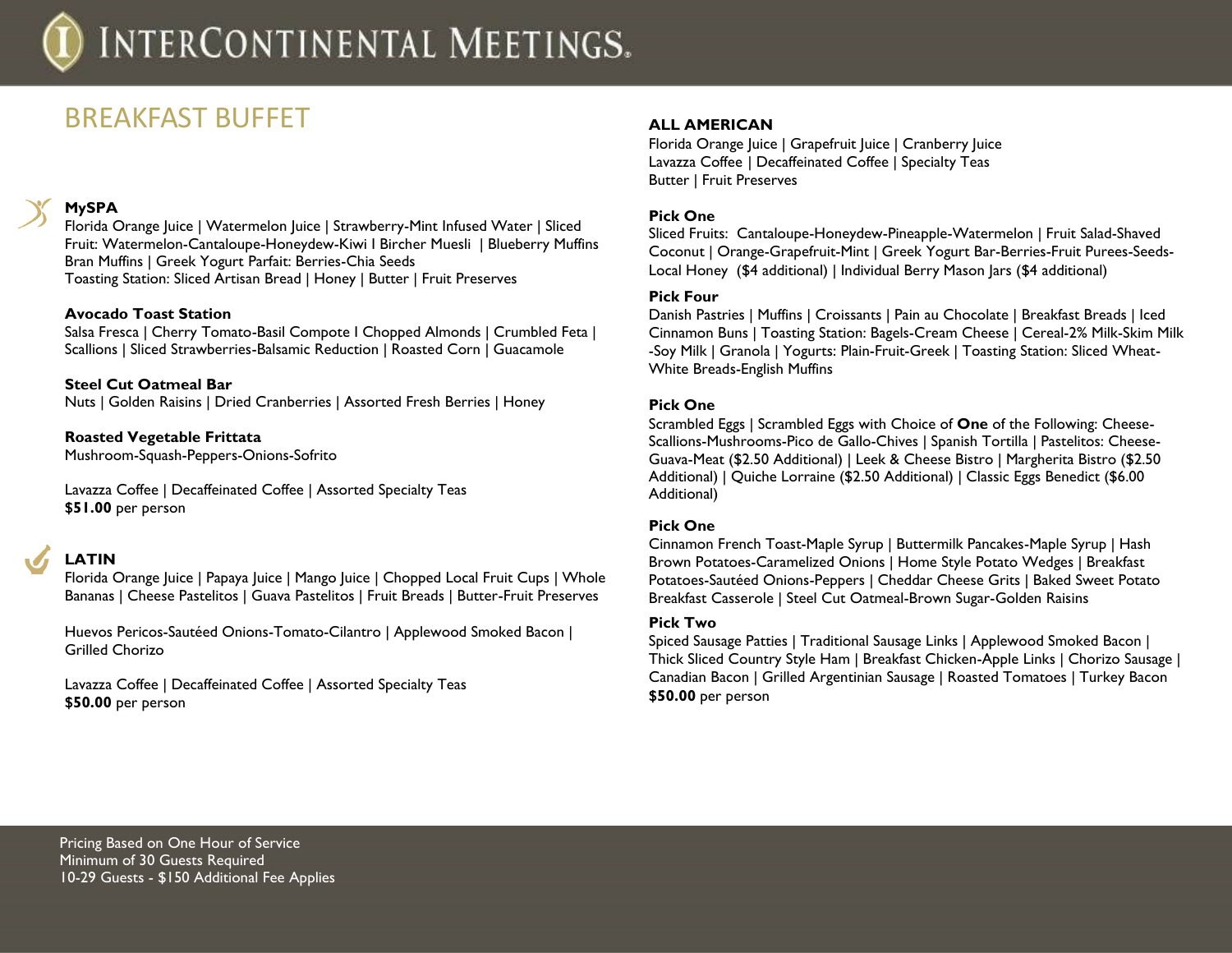

### PLATED BREAKFAST

Includes Lavazza Coffee | Decaffeinated Coffee | Specialty Teas Florida Orange Juice | Grapefruit Juice | Cranberry Juice

**Bakery Basket** for the Table Croissants-Danish-Banana Nut Bread-Mini Muffins-Artisan Roll

**Appetizer** Pre-Set (pick one) Granola Fruit Parfait | Sliced Fruit Salad-Mint | Mango-Papaya Salad

**Main Course** (pick one)

**INTERCONTINENTAL:** Chive Scrambled Eggs-Applewood Smoked Bacon-Link Sausage-Grilled Roma Tomato-Breakfast Potatoes

**FARMERS BENEDICT:** Poached Eggs Benedict-Canadian Bacon Asparagus-Hash Brown Potatoes

**"BIENVENIDO"** Pan Seared Queso Blanco-Grilled Chorizo-Scrambled Eggs-Roasted Sweet Potato-Herb Plum Tomato

**FARM TO TABLE:** Scrambled Organic Free Range Brown Eggs-Smoked Bacon-Thyme Roasted Fingerling Potatoes

**\$45.00** per person

Minimum of 10 Guests Required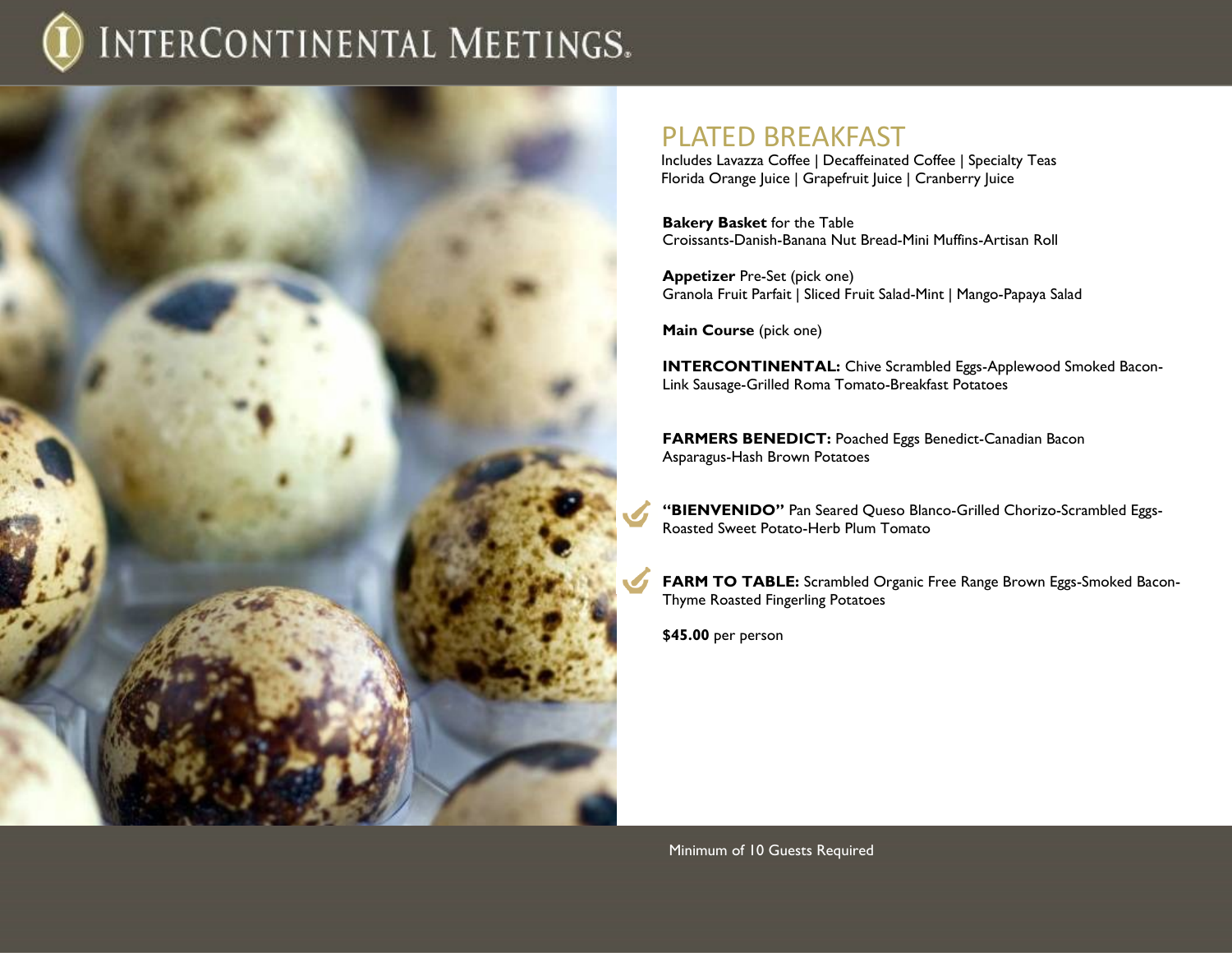

### CONTINENTAL BREAKFAST

Includes Lavazza Coffee | Decaffeinated Coffee | Specialty Teas

### **CARIBBEAN**

Pineapple-Mango-Orange Juices | Fruit Skewers-Local Melons | Papaya Smoothie | Sunshine Bread-Sweet Coconut Bread | Jamaican Chicken Patties **\$40.00** per person

### **EUROPEAN**

Orange-Grapefruit-Tomato Juices | Sliced Fruit: Cantaloupe-Honeydew-Pineapple-Watermelon | Cured Meats-Cheeses | Granola | Yogurts: Plain-Fruit-Greek | Dry Cereal-2% Milk-Skim Milk | Artisan Breads | Danish | Pain au Chocolat | Croissants **\$40.00** per person

### **FIT & HEALTHY**

Orange Juice | Spinach-Mango Smoothie | Strawberry-Rosemary Water | Quinoa Fruit Salad | Granola | Low Fat Yogurt Parfaits-Berries-Chia Seeds | Dry Cereal-2% Milk-Skim Milk-Soy Milk | Bran Muffins | Pumpkin-Banana Nut-Zucchini Breads | Egg White Spinach Frittata **\$40.00** per person

### **DELUXE**

Orange-Grapefruit-Cranberry Juices | Sliced Fruit: Cantaloupe-Honeydew-Pineapple-Watermelon | House Made Granola Bars | Breakfast Pastries | Croissants | Muffins | Danish | Sliced Wheat-White Breads-Bagels-Low Fat Cream Cheese-Regular Cream Cheese **\$40.00** per person

**ADDITIONS - \$9.00** each per person **Scrambled Eggs Applewood Smoked Bacon Traditional Sausage Links**

Pricing Based on One Hour of Service. Minimum of (10) Guests Required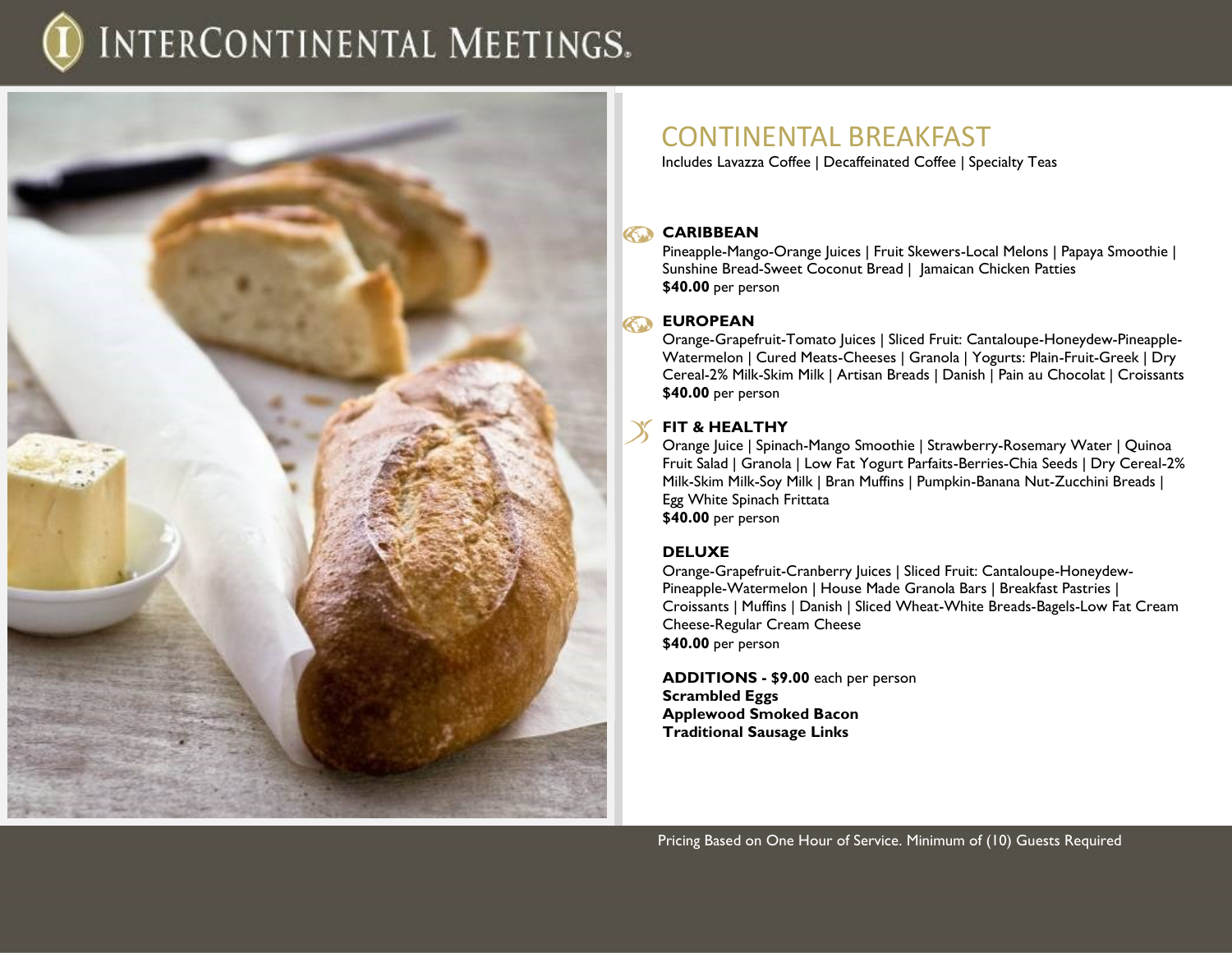## CONTINENTAL & BREAKFAST BUFFET ADDITIONS

**Smoothie Shots** Smoothies-Low Fat Yogurt Strawberry-Banana I Mixed Berry | Mango-Papaya I Kiwi-Apple **\$15.00** per person

**Omelet Station** (minimum 40 guests) Farm Fresh Whole Eggs | Egg Whites | Egg Beaters Mozzarella-Cheddar-Ham-Turkey-Chorizo-Mushrooms-Peppers-Onions-Tomatoes-Baby Spinach-Crumbled Bacon One chef required for every 75 guests (\$150 fee per chef for one hour service; \$200 fee per chef for two hours service) **\$18.00** per person

**Waffles** or **Pancake Station** (minimum 40 guests) Buttermilk Pancakes **or** Belgian Waffles Made to Order Toppings & Fillings Include: Bananas-Blueberries-Toasted Nuts-Berry Compote-Dark Chocolate-Whipped Cream-Maple Syrup One chef required for every 75 guests (\$150 fee per chef for one hour service; \$200 fee per chef for two hours service) **\$17.00** per person

### **Cinnamon Swirl French Toast** or **Nutella French Toast**

Maple Syrup-Powdered Sugar **\$10.00** per person

**Traditional Steel Cut Oatmeal** (minimum 20 guests) Golden Raisins-Cinnamon-Brown Sugar-Nuts-Dried Cranberries-Assorted Berries **\$10.00** per person

**Cuban Eggs Benedict**  Poached Eggs-Buttered Cuban Toast-Roasted Pork-Ham-Swiss Cheese-Cilantro Hollandaise Sauce **\$16.00** per person

**Smoked Atlantic Salmon**  Capers-Onions-Sliced Tomatoes-Bagels-Cream Cheese **\$19.00** per person

**Warm Breakfast Sandwich Pick One** Oversized Croissant | English Muffin | Bagel **Pick One Filling Choice:** Egg-Sausage-Cheddar Cheese Egg-Bacon-Pepper Jack Cheese Egg-Ham-Swiss Cheese

### **\$12.00** each

**Breakfast Burrito**-Egg-Chorizo-Monterrey Jack-Peppers-Onions Pico de Gallo on the Side

**7-Grain Panini**-Egg White Omelet-Chives-Sliced Tomato

**Bistro**-Leek-Cheese

**Bistro**-Margherita

**Argentinean Empanada**-Beef

**Argentinean Empanada**-Chicken

**\$11.00** each

Minimum Order of 10 per Type Required

Priced to be Served in Addition to a Continental or Breakfast Buffet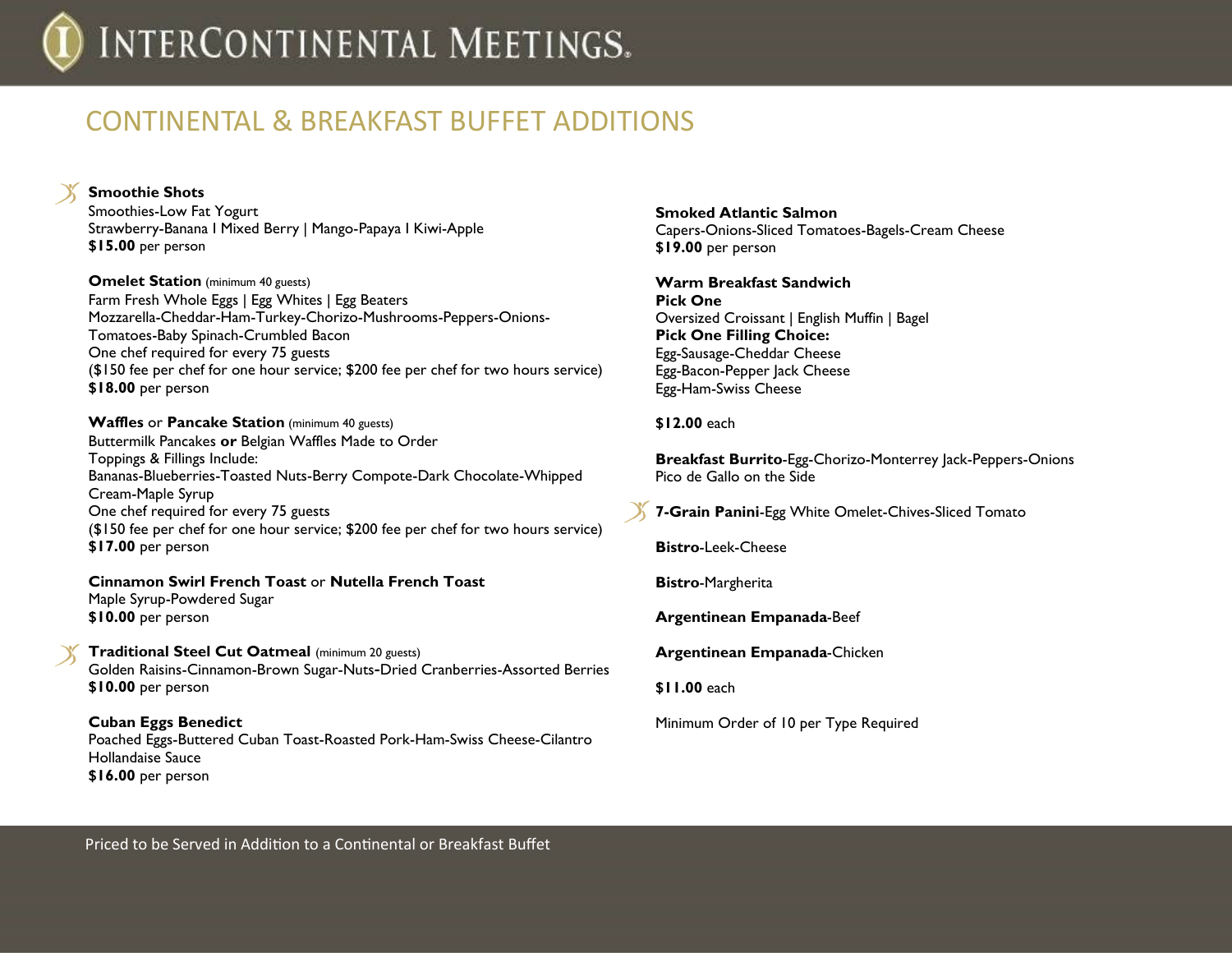## BREAKFAST Á LA CARTE

**Lavazza Coffee-Assorted Specialty Teas \$110.00** per gallon

**Fruit Juices**: Cranberry-Apple-Orange-Grapefruit **\$84.00** per gallon

**2% | Skim** | **Whole** | **Chocolate Milk \$58.00** per gallon

**Soy Milk** | **Almond Milk \$78.00** per gallon

**Naked Juices** Green Machine-Power C-Berry Blast-Mighty Mango **\$13.00** per bottle

**Kombucha** Elderflower-Jasmine-Violet | Cherry-Coconut-Lemongrass **\$14.00** per bottle

**Fresh Fruit Kabobs** Honeydew-Pineapple-Strawberry **\$10.00** each

**Whole Fruit** Red-Green-Gala Apples-Bananas-Pears **\$56.00** per dozen

**Sliced Fruit** Cantaloupe-Honeydew-Pineapple-Watermelon **\$18.00** per person

**Berry Mason Jars \$11.00** each

**Yogurts:** Plain-Greek-Fruit **\$8.00 Each**

**Yogurt Parfaits**-Berries-Chia Seeds **\$11.00** each

**Assorted Cereals with 2% and Skim Milk \$52.00** per dozen

**Assorted Bagels**  Low Fat and Chive Cream Cheeses **\$64.00** per dozen

**Domestic Sliced, Roasted & Cured Meats, Cheeses \$21.00** per person

**Jumbo Pecan Sticky Buns | Iced Cinnamon Rolls** (each type ordered by the dozen) **\$72.00** per dozen

**Breakfast Pastries** (assorted) **\$62.00** per dozen

**Breakfast Muffins** (assorted) **\$62.00** per dozen

**Quiche Tarts** (each type ordered by the dozen) Quiche Lorraine | Mushroom-Spinach-Feta | Sundried Tomato-Goat Cheese (each type ordered by the dozen) **\$96.00** per dozen

**Petite Empanadas** (each type ordered by the dozen) Cheese Empanadas | Beef Empanadas | Chicken Empanadas Salsa Casera (each type ordered by the dozen) **\$62.00** per dozen

**Pastelitos** (each type ordered by the dozen) Cheese | Guava | Meat | Coconut **\$62.00** per dozen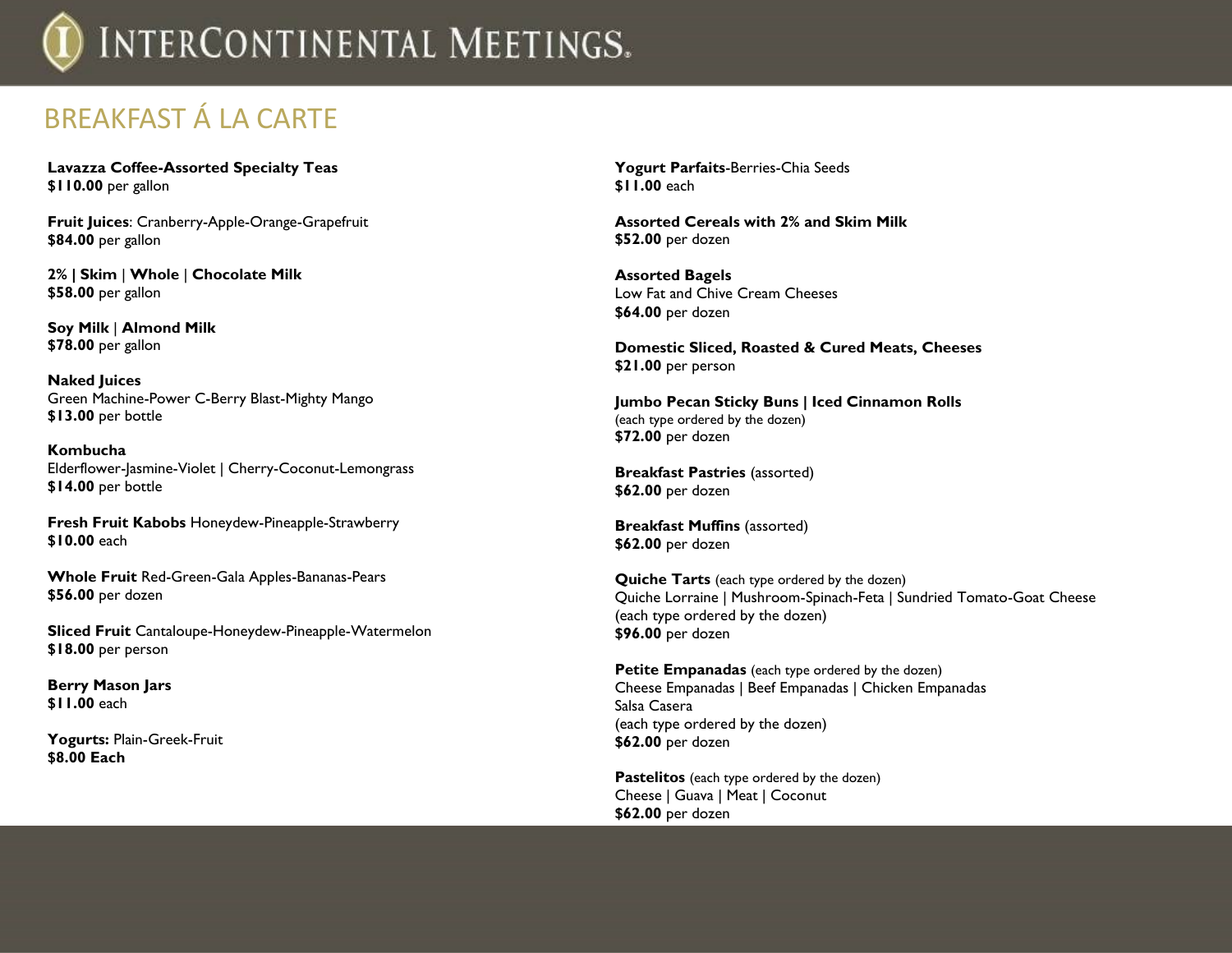

Includes Lavazza Coffee | Decaffeinated Coffee | Specialty Teas **Ask About Upgrading Any Break Experience with Services From mySpa**

### **CARIBBEAN**

Fruit Skewers: Pineapple-Mango-Cantaloupe | Local Honey-Lime Yogurt Dip | Beef or Chicken Jamaican Patties | Blue Mountain Coffee Cake | Assorted Tropical Fruit Juices **\$28.00** per person

### **HEALTH BAR**

Home Made Granola Bars | Vegetable Batons | Hummus | Spinach Dip | Pita Chips Fruit Cup-Local Honey **\$29.00** per person

### **LOS CABOS**

Tri Color Tortilla Chips-Guacamole-Salsa-Sour Cream | Chile Lime Dusted Warm Chicharron-Jalapeno Cheese Sauce | Chimichanga-Dulce de Leche & Chocolate **\$28.00** per person

### **LITTLE HAVANA**

Media Noches | Ham Croquetas | Guava Pastelitos | Plantain Chips-Cilantro Pesto Sauce | Mojito Papaya Salad | Mini Cuban Flan **\$28.00** per person

### **ORGANIC**

Berry Fruit Salad I Yogurts: Greek-Plain-Fruit | Assorted Seeds I Seed Chocolate Bark | Forbidden Rice Salad | Grilled Vegetable Skewers **\$29.00** per person

### **BONJOUR PARIS**

Mini Croissants | Mini Pan au Chocolat | Ham & Cheese Baguette | Chocolate Dipped Madeleines | Assorted Macarons | Fruit Salad-Blueberry-Raspberry-Grape **\$29.00** per person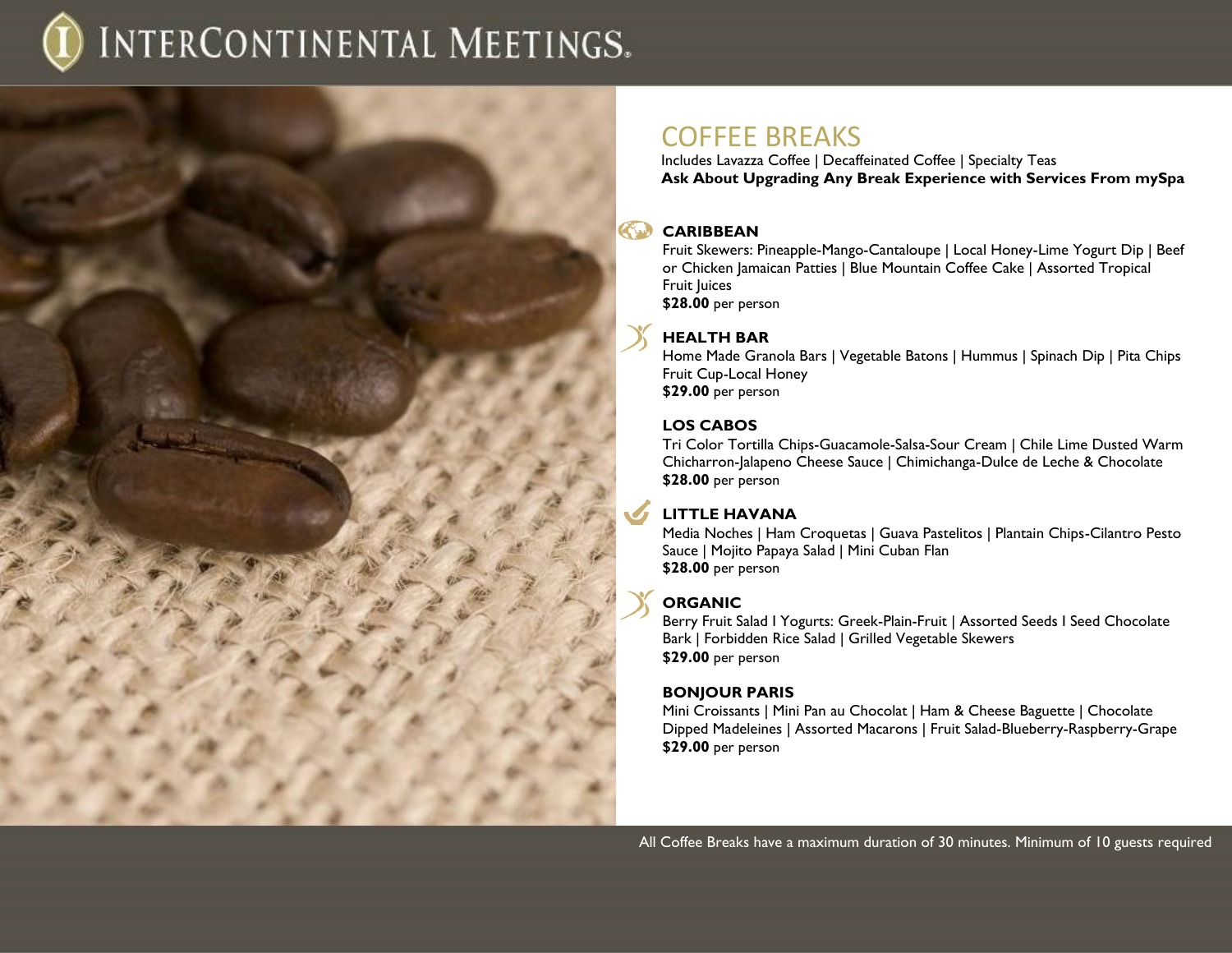

### COFFEE BREAKS

Includes Lavazza Coffee | Decaffeinated Coffee | Specialty Teas **Ask About Upgrading Any Break Experience with Services From mySpa**

### **KO** MEDITERRANEAN

Ratatouille Salad | Hummus | Tabbouleh | Baba Ghanoush | Pita Triangles | Falafel | Pistachio Almond Honey Cake **\$29.00** per person

### **COOKIES**

Chocolate Almond Biscotti | Alfajores | Cookies: Butter | Chocolate Chip | Macadamia Nut | Oatmeal | Palmier | Peanut Butter | Chocolate Milk | Chocolate-Almond Milk **\$27.00** per person

### **TEA TIME**

Smoked Salmon-Dill Cream Cheese | Prosciutto Fig Tart | Tomato Mozzarella Tea Sandwich | Turkey Gouda Tea Sandwich | Lemon Tarts | Hibiscus Fresca | Peach Iced Tea

**\$29.00** per person

### **CITRUS**

Orange Juice | Lemonade | Citrus-Mint Water | Grapefruit-Orange Salad | Sablé Lima Limon | Lemon Zest Cookies | Key Lime Shots **\$27.00** per person

#### **APPLES**

Apple Quinoa Salad | Seasonal Apples | Grilled Apple-Swiss Cheese Sandwich | Granny Smith Verrines | Tarte Tatin | Apple Cider **\$27.00** per person

#### **ASSORTED CAKE BITES**

Dark Chocolate | Red Velvet | Rum Cake I Lemon Glaze | Brownies n' Cream **\$27.00** per person

#### **SWEET & SALTY**

Mini Cookies | Biscotti | Dried Fruits | Chef's Chex Mix | Pretzel Bites-Beer Cheese **\$27.00** per person

#### **PICK ME UP**

Kind-Cliff-Awake Bars | Whole Fruit: Bananas-Apples | Wasabi Asian Trail Mix | Colada Mousse | Espresso Chocolate Brownie **\$27.00** per person

#### **TRAIL MIX**

Assorted Nuts | M&M's | Granola | Mini Pretzels | Raisins | Assorted Seeds | Mini Marshmallows | Chocolate Chips | Dried Fruits **\$29.00** per person

#### **DONUTS**

Boston Crème | Salted Caramel Pecan | Nutella | Glazed | Berry Milk: Chocolate | 2% Milk **\$28.00** per person

### **ICE CREAM**

Pick 3 French Vanilla | Chocolate | Strawberry | Mango Sorbet | Pabanango | Dulce De Leche | Coconut-Lime | Raspberry Sorbet **\$27.00** per person Pricing Includes Attendants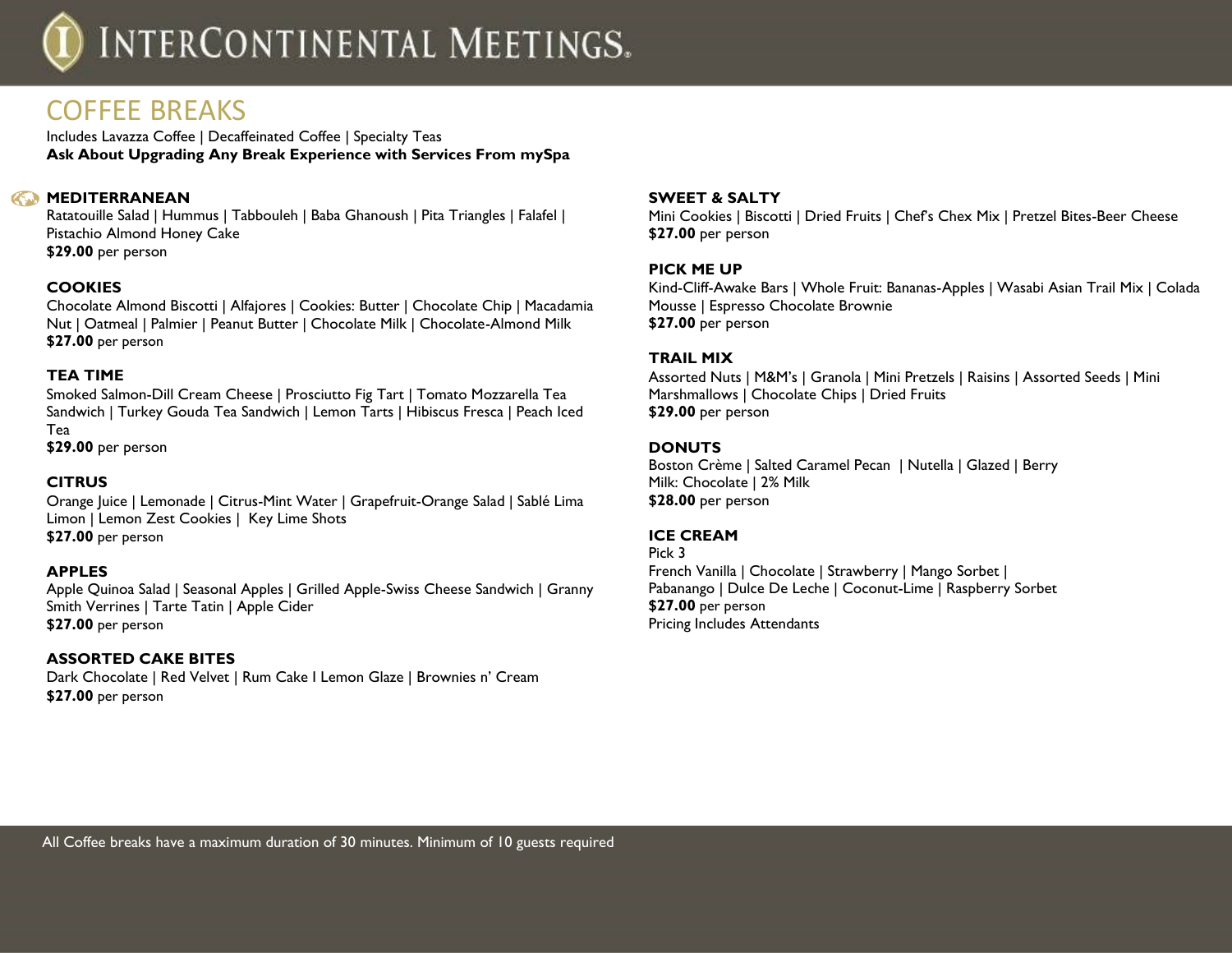#### **All Day Beverage Service**

Unlimited Service of Lavazza Coffee, Specialty Teas, Soft Drinks, Sparkling & Still Waters **\$55.00** Per Person (Guarantee Must be Based on Meeting Room Set. Price Based on Single Service Location and Up to Nine Hours of Service. No Half Day Rates. Minimum 15 guests required)

**Lavazza Coffee-Assorted Specialty Teas \$110.00** per gallon

**Fruit Juices**: Cranberry-Apple-Orange-Grapefruit **\$84.00** per gallon

**2% | Skim** | **Whole** | **Chocolate Milk \$58.00** per gallon

**Soy Milk** | **Almond Milk \$78.00** per gallon

**Naked Juices** Green Machine-Power C-Berry Blast-Mighty Mango **\$13.00** per bottle

**Kombucha** Elderflower-Jasmine-Violet | Cherry-Coconut-Lemongrass **\$14.00** per bottle

**Lemonade** | **Iced Tea \$74.00** per gallon

**Assorted Soft Drinks** (charged on consumption) Coke | Diet Coke | Coke Zero | Sprite **\$7.00** per bottle

**Still Waters** | **Sparkling Waters** (charged on consumption) **\$7.00** per bottle

**Red Bull | Sugar Free Red Bull** (charged on consumption) **\$9.00** per bottle

**Coconut Water \$10.00** per bottle

**Starbucks Frappuccino** | **Bottled Iced Teas \$9.00** per bottle

#### **Infused Water**

Mint | Orange | Strawberry | Berries | Cucumber | Edible Flowers | Pineapple | Lemon | Lime | Rosemary **\$30.00** per gallon

**Fresh Fruit Kabobs** Honeydew-Pineapple-Strawberry **\$10.00** each

**Whole Fruit** Red-Green-Gala Apples-Bananas-Pears **\$56.00** per dozen

**Sliced Fruit** Cantaloupe-Honeydew-Pineapple-Watermelon **\$18.00** per person

**Breakfast Pastries \$62.00** per dozen

**Breakfast Muffins \$62.00** per dozen

**Quiche Tarts** (each type ordered by the dozen) Quiche Lorraine | Mushroom-Spinach-Feta | Sundried Tomato-Goat Cheese **\$96.00** per dozen

**Petite Empanadas** (each type ordered by the dozen) Cheese Empanadas | Beef Empanadas | Chicken Empanadas Salsa Casera **\$62.00** per dozen

**Pastelitos** (each type ordered by the dozen) Cheese | Guava | Meat | Coconut **\$62.00** per dozen

**Cuban Finger Sandwiches** Ham-Roast Pork-Swiss Cheese-Pickle-Mustard **\$78.00** per dozen

## COFFEE BREAKS Á LA CARTE

**Finger Sandwiches** (each type ordered by the dozen) Shrimp Salad-Sauce Louis-White Bread | Smoked Salmon-Rye Bread | Turkey Club-White Bread | Roasted Pepper-Eggplant-Whole Wheat **\$78.00** per dozen

**Smokehouse Almonds & Dried Fruit Granola \$16.00** per person

**Cookies** (each type ordered by the dozen) Chocolate Chip Cookies | Sablé Lima Limon | White Chocolate Macadamia Cookies | Oatmeal Cookies | Butter Cookies **\$60.00** per dozen

**Financiers | Madeleines** (each type ordered by the dozen) **\$65.00** per dozen

**Alfajores**-Filled Cookies (each type ordered by the dozen) Dulce de Leche | White Chocolate | Dark Chocolate | Coconut **\$60.00** per dozen

**Cake Pops** (each type ordered by the dozen) Mango-Key Lime-Passion Fruit-Dulce de Leche-Orange **\$78.00** per dozen

**Häagen-Dazs Ice Cream Bars \$9.00** each

**Pretzels**-Beer Cheese Sauce **\$60.00** per dozen

**Kettle Chips** I **Terra Chips** I **Cracker Jacks \$6.50** each

**Individual Bags of Trail Mix \$6.50** each

**Kind Bars** | **Cliff Bars** | **Awake Bars \$7.00** each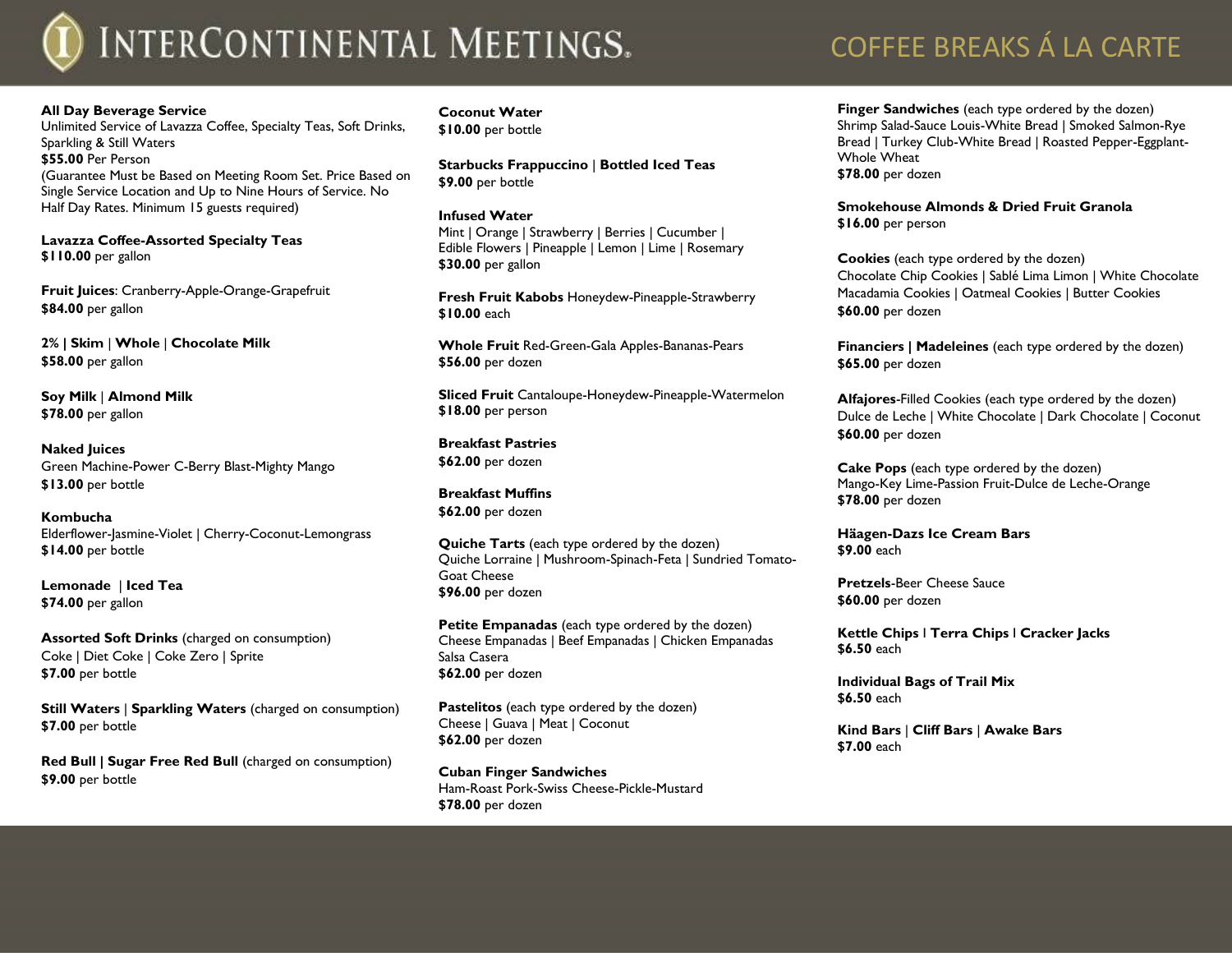

### INSIDER BREAKS

### **LITTLE HAVANA**

Media Noches | Ham Croquetas | Guava Pastelitos | Plantain Chips-Cilantro Pesto Sauce | Mojito Papaya Salad | Mini Cuban Flan **\$28.00** per person

### **Local Farm Organic Juice**

Nearly every health condition responds well to appropriate fruit and vegetable juices. Natural juice is a perfect way to optimize your health. Create your perfect combination of fruit to refresh your day. Papaya | Mango | Guanabana | Guava | Mora | Orange **\$30.00** per person

Lavazza Coffee | Decaffeinated Coffee | Specialty Teas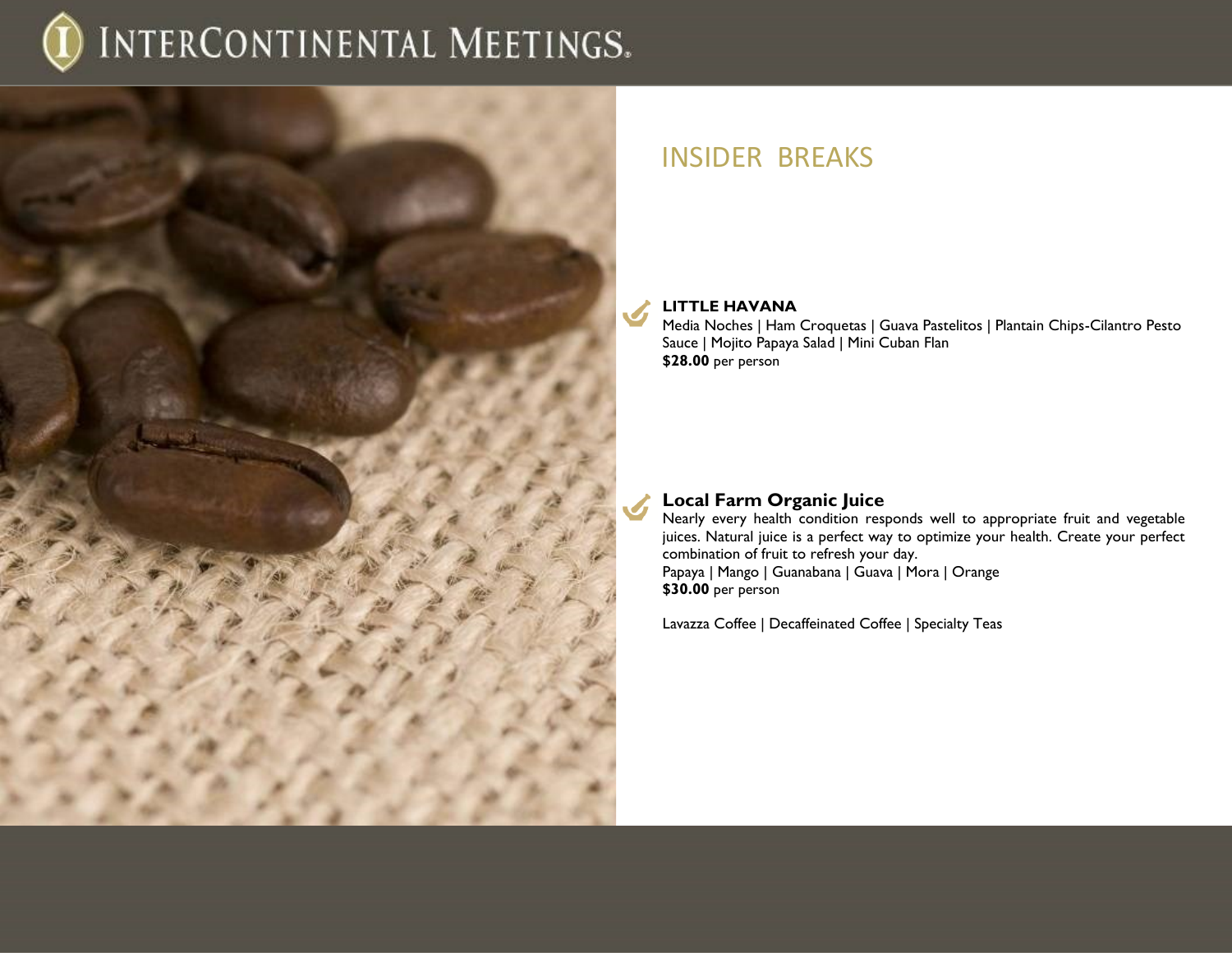

### LUNCH BUFFET

Lavazza Coffee | Decaffeinated Coffee | Specialty Teas | Iced Tea Rolls | Butter

### **Add Soup to Any buffet**

Creamy White Bean-Yucca Soup | V Vegetarian Minestrone | Chicken Sancocho | Italian Wedding |  $\vee$  Leek Potato |  $\vee$  Mediterranean Lentil |  $\vee$  Chili con Carne | Black Bean and Chorizo  $|\cdot \cdot \cdot|$  Tomato-Roasted Garlic Soup | Tortilla Soup | Portobello Mushroom Soup | Caldo de Pollo **\$7.00** per person

### **LINCOLN ROAD**

**Island Greens-Papaya-Mango | Cilantro Lime Vinaigrette | v Avocado-Tomato-Red** Onion Salad | Chorizo-Corn-Black Bean Salad | v Marinated Artichokes-Hearts of Palm Salad

Grilled Churrasco-Spiced Chimichurri | Mango Relish Chicken Breast | Y Roasted Shishito Peppers | v Lemon-Garlic Brussels Sprouts | v Boniato Mash

Tropical Verrine | Chocolate Caramel Tart | Coconut-Rum Cake

**\$71.00** per person

### **LITTLE ITALY**

- Mixed Greens-Arugula | Sherry Vinaigrette | v Tortellini Salad-Olives-Pesto-Sundried Tomato | Vine Ripened Tomatoes-Baby Buffalo Mozzarella-Balsamic Reduction |
- Roasted Mushroom-Cauliflower Salad

Chicken Scaloppini-Lemon Caper Glaze | Seared Grouper-Fennel-Roasted Tomatoes | **Ex** Roasted Romanesco | **V** Gnocchi-Porcini Wild Mushroom Sauce

Mini Cannoli | Almond Cookies | Wine Poached Cherries-Mascarpone Cream

**\$69.00** per person

Maximum Service Time of 1 1/2 Hours Minimum of 30 Guests Required 10-29 Guests - \$150 Additional Fee Applies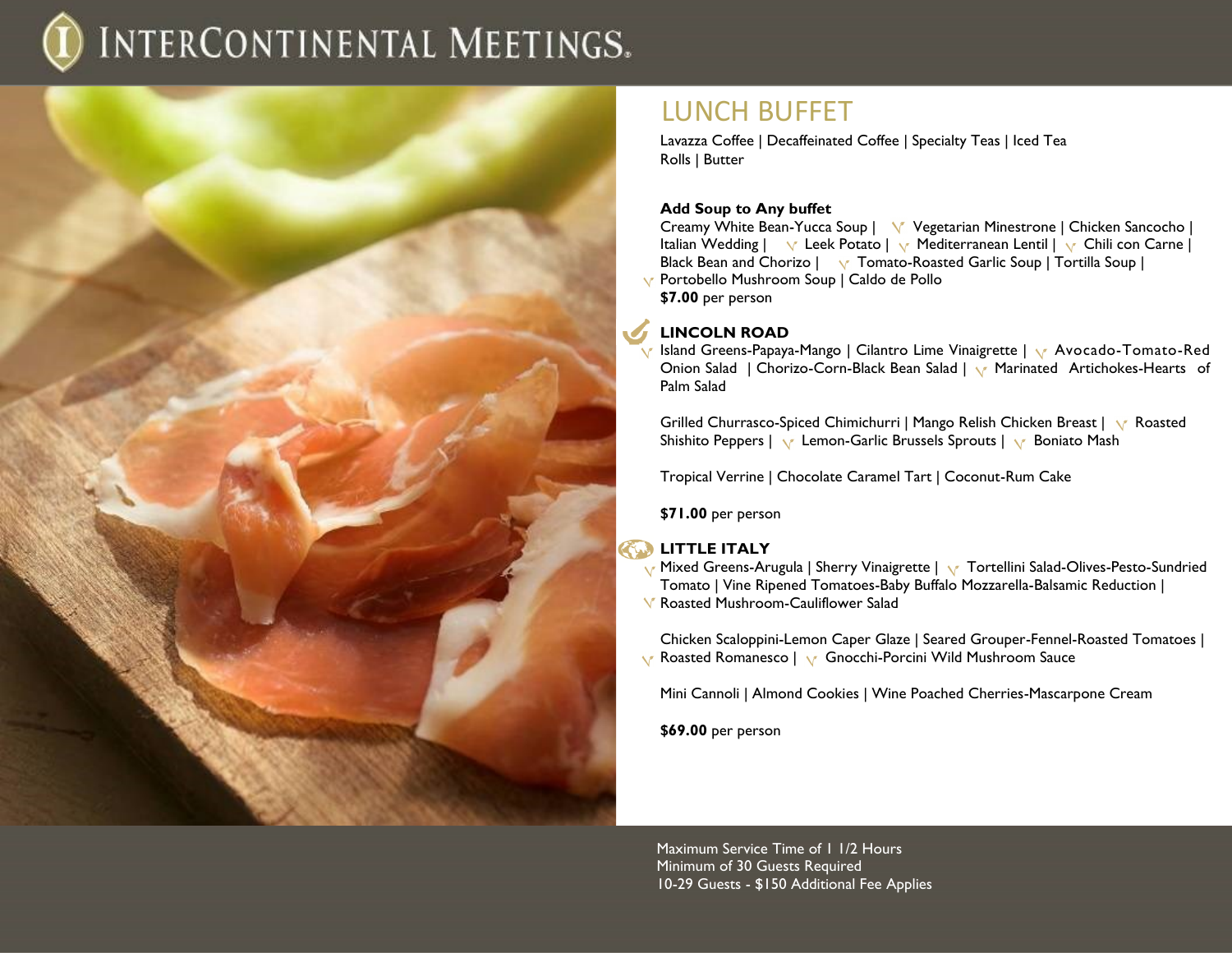### LUNCH BUFFET

Lavazza Coffee | Decaffeinated Coffee | Specialty Teas | Iced Tea | Rolls | Butter

### **FROM THE BAYOU**

V Creole Tomato Trio-EVO-Basil-Toasted Pine Nuts | Avocado-Shrimp Salad | V Mesclun Greens-Alfalfa Sprouts-Sweet Onion Dressing

Blackened Flat Iron Steak-Creole Mustard Cream Sauce | Sautéed Gulf Fish-Etouffée Sauce | Vegetarian Jambalaya *|* Vegetable Mélange

Bananas Foster Verrine | Brioche Beignets | Bourbon Glaze Pecan Pie | Bundt Cake

**\$73.00** per person

### **BISCAYNE BAY**

Red & White Quinoa Salad-Peppers-Mango-Cucumber | v Baby Lettuces-Roasted Beets-Goat Cheese | v Tomato-Cucumber-Feta Salad  $\sqrt{ }$ 

Braised Beef Short Ribs-Burgundy Wild Mushroom Sauce | Pan Roasted Snapper-Citrus Beurre Blanc | Y Roasted Fingerling Potatoes | Y Tarragon Honey Roasted **Carrots** 

Guava Cheese Cake | Tropical Mousse | Seasonal Fruit Tart

**\$74.00** per person

### **VENETIAN**

Make Your Own Caesar Salad: Romaine Lettuce-Herb Croutons-Shaved Parmesan-Grilled Chicken-Caesar Dressing | & Roasted Portobello Mushroom Carpaccio-Crumbled Feta Cheese | Farro Salad-Spinach-Dried Apricots

Free Range Chicken Cacciatore | Parmesan Herb Crusted Cod | v Chickpea-Kale-Pomodoro Sauce-Pecorino Romano | v Roasted Tuscan Vegetables

Venetian Almond Pear Cake | Chocolate Hazelnut Tart | Tiramisu Martini

**\$72.00** per person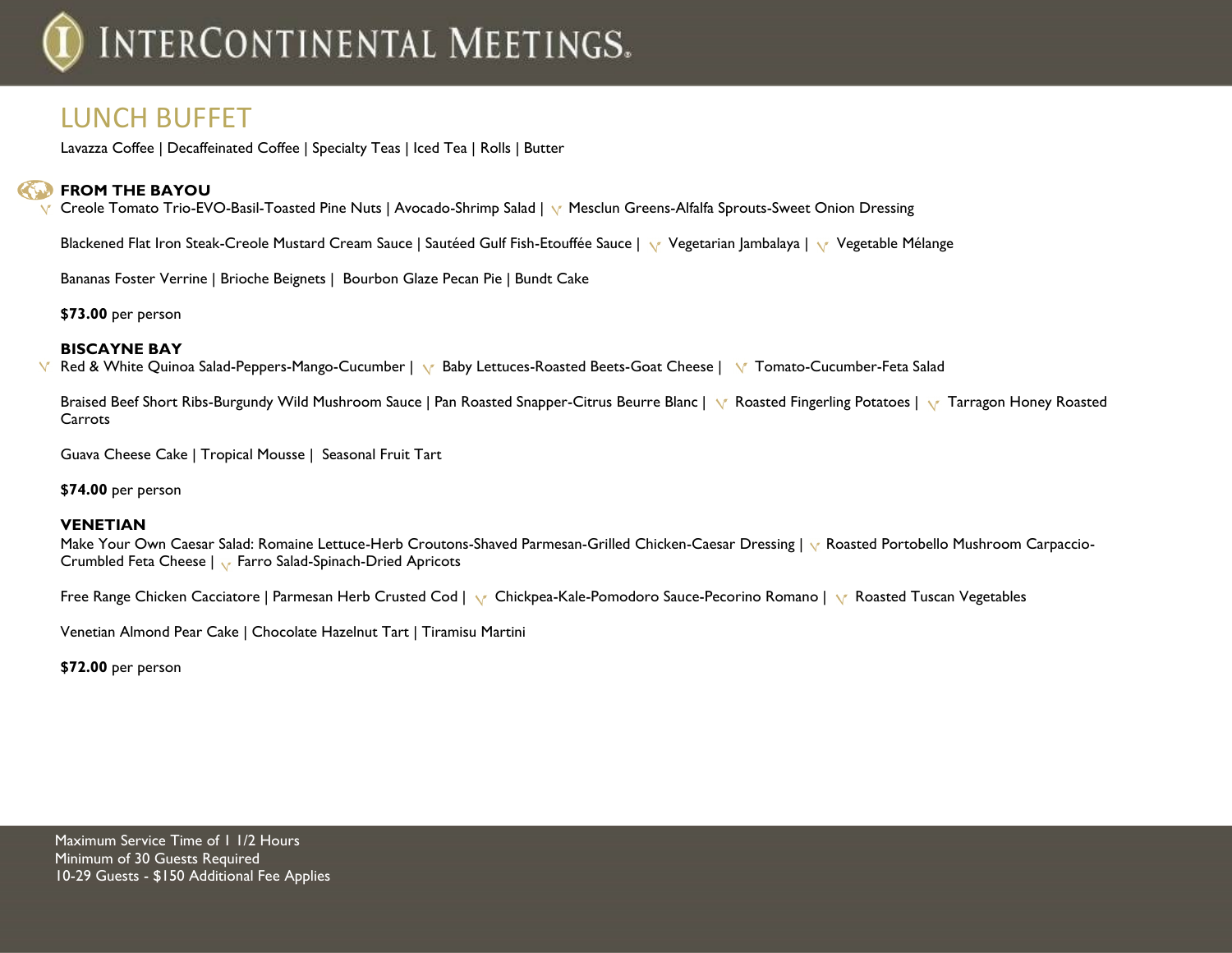### LUNCH BUFFET

Lavazza Coffee | Decaffeinated Coffee | Specialty Teas | Iced Tea | Rolls | Butter

### **ART DECO**

 $\vee$  Heirloom Tomato Salad-Balsamic Glaze-Micro Greens |  $\vee$  Roasted Asparagus-Provencal Herb |  $\vee$  Romaine-Radicchio Salad-Blue Cheese & Walnut Vinaigrette | Grilled Melon-Prosciutto Salad

Honey & Sesame Toasted Grilled Chicken Breast | Seared Salmon-Oven Roasted Corn Relish-Aii Amarillo Cream v | Orzo Risotto-Mushrooms-Sundried Tomatoes | Green Beans-Cranberries

Mango Cheesecake | Paleta Tropical | Lemon Bar

**\$71.00** per person

### **SOUTH OF THE BORDER**

**Taco Salad Bar:** Mixed Greens-Diced Tomato-Tortilla Strips-Cheddar Cheese-Pico de Gallo-Guacamole-Sour Cream-Grilled Chicken-Pickled Jalapenos-Chipotle Ranch Dressing-Aji Amarillo Dressing

Chicken Tinga | Carne Asada | Y Frijoles Borrachos | Y Arroz a la Mexicana | Soft Corn & Flour Tortillas

Dulce de Leche Flautas | Jericalla Custard | Tres Leches

**\$69.00** per person

### **RIVER WALK**

Shrimp & Chicken Potato Salad-Lime-Mayonnaise | v Watermelon Arugula Salad-Feta-Mint Dressing | v Pineapple Coleslaw | v Roasted Poblano Cheddar Cheese **Cornbread** 

Slow Roasted Brisket | Herb Roasted Boneless Chicken Thighs | Y Roasted Cauliflower Steak | BBQ Sauce Bar: Carolina Mustard-Coffee BBQ-Jalapeno Peach Mac n' Cheese-Toppings: Bacon Bits-Truffle Oil-Blue Cheese Crumbles-Crispy Onions

Limoncello Cheesecake | Assorted Macarons | Apple Tarte Tatin

**\$72.00** per person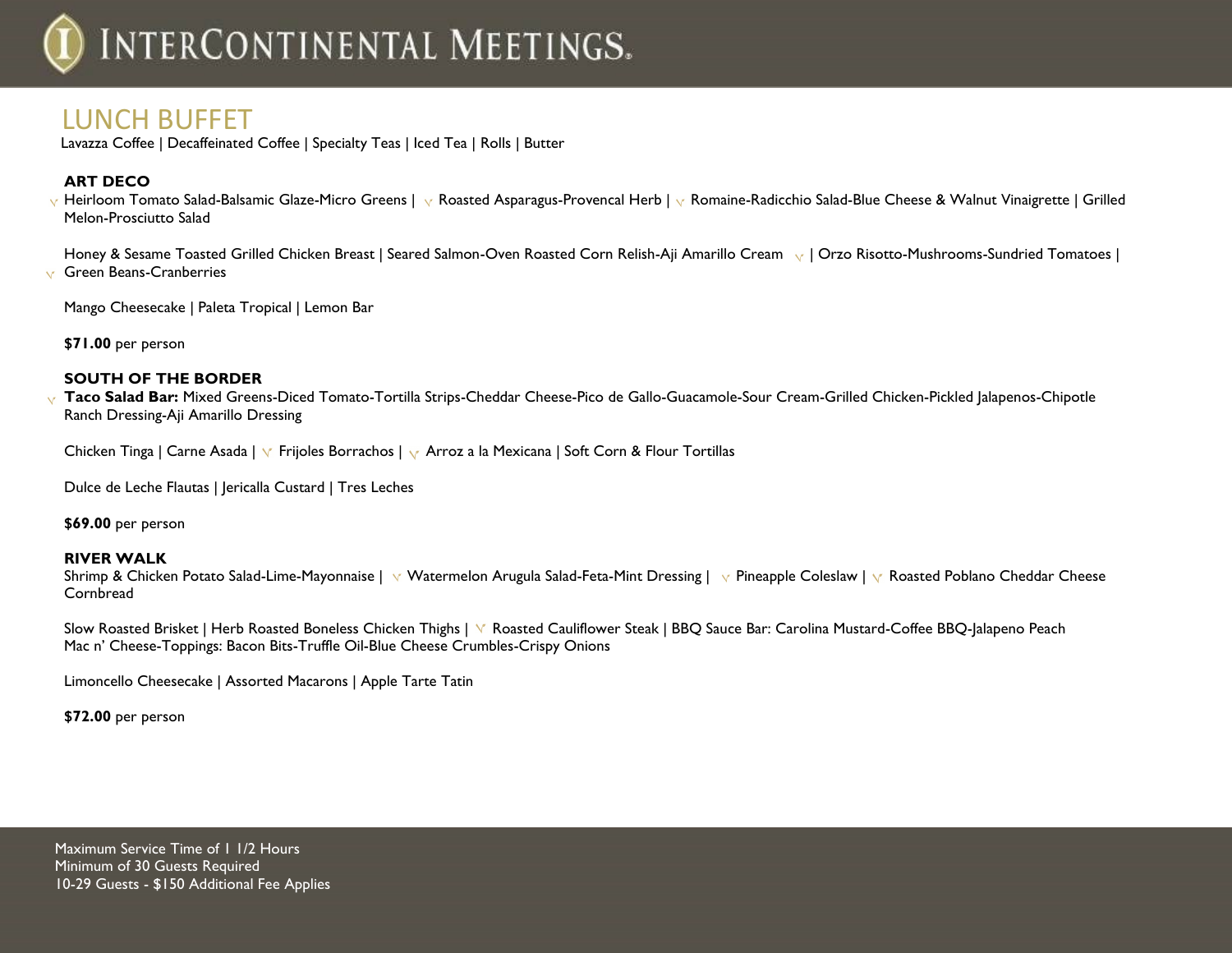### LUNCH BUFFET

Lavazza Coffee | Decaffeinated Coffee | Specialty Teas | Iced Tea | Rolls | Butter

### **PUERTO VALLARTA**

Shredded Lettuce | Black Beans | Fresh Corn | Avocado | Red Onions | Chopped Tomatoes | Cilantro | Queso Fresco | Shredded Chicken | Trio of Salsas | Sour Cream I Tortilla Chips

Braised Pork Carnitas-Tequila BBQ Sauce | Pollo Pibil |  $\vee$  Cilantro Rice |  $\vee$  Refried Pinto Beans | Warm Flour & Corn Tortillas

Cuatro Leches | Mango Pineapple Flan | Almond Apricot Tart

**\$69.00** per person

### **SANDWICHES**

v White Bean Salad | Y Rainbow Cabbage Salad-Lemon Dijon Dressing | Y Mixed Greens: Frisee-Radicchio-Baby Red & Green Romaine | Peppery Parmesan Cheese Dressing | Balsamic Dressing | Individual Bags of Potato and Terra Chips

Ciabatta Sandwich-Fig-Prosciutto-Arugula-Brie Cheese | French Baguette Sandwich-Turkey-Dilled Havarti-Lettuce-Tomato | w Whole Wheat Tortilla Wrap-Chick Peas-Tabouleh-Shredded Lettuce-Pepper Hummus Spread | Shrimp Chipotle Wrap-Avocado-Lettuce

*Served Under Heat Lamps* Chicken Panini-Gouda-Roasted Tomato | Roast Beef Flat Bread Sandwich-Provolone-Caramelized Onions

Assorted Cake Bites | Chocolate Cookies | Madeleines

**\$67.00** per person

### **ASIAN**

Rice Noodle Salad-Spiced Cashews | <sub>V</sub> Kale Salad-Sesame-Ginger Dressing-Crispy Wonton Strips | <sub>V</sub> Spiced Mango Carrot Salad-Cabbage-Edamame

Teriyaki Glazed Salmon | Honey Orange Sesame Chicken |  $\vee$  Vegetable Fried Rice |  $\vee$  Stir Fried Vegetables | Egg Rolls

Black Sesame Mango Jar | Japanese Cheesecake | Strawberry Lime Tart

**\$71.00** per person

Maximum Service Time of 11/2 Hours Minimum of 30 Guests Required 10-29 Guests - \$150 Additional Fee Applies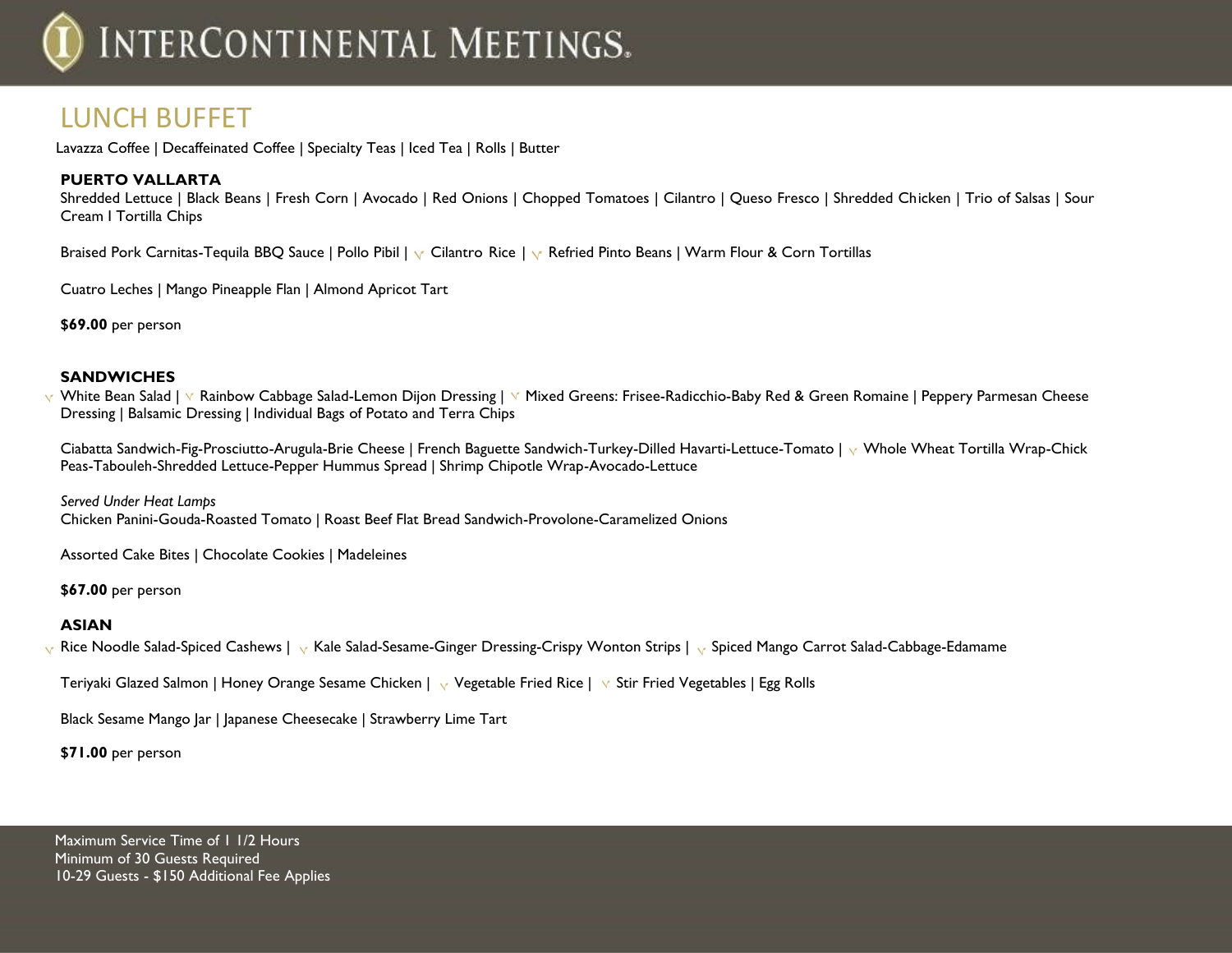### LUNCH BUFFET

Lavazza Coffee | Decaffeinated Coffee | Specialty Teas | Iced Tea | Rolls | Butter

### **BREEZE CHILLED LUNCH**

V Mixed Baby Lettuces-Assorted Vegetable Garnish-Balsamic Vinaigrette | V Caprese Salad-Basil Oil | V Grilled Zucchini-Yellow Pepper-Tomato-Asparagus-Shaved Parmesan Cheese-Garden Herbs | Chilled Roasted Atlantic Salmon-Buckwheat Noodles-Soy & Sesame Dressing |  $\sqrt{ }$  Tuscan Pasta Salad | Rotisserie Chicken Cobb Salad-Tomato-Crisp Bacon-Hard-Boiled Egg-Avocado-Chives-Blue Cheese-Red Wine Vinaigrette-Bibb Lettuce

Key Lime Verrine | Coquito Panna Cotta | Red Berry Shortcake

**\$64.00** per person

### **DELI**

v Red & Green Leaf Lettuces-Tomato-Cucumber-Vegetable Threads-Assorted Dressings | V Macaroni Salad | V Country Style Potato Salad Deli Meats-Cheeses: Provolone-Cheddar-Gouda-Roast Beef-Salami-Cotto Ham-Prosciutto-Roasted Turkey | Relish Tray: Bibb Lettuce-Alfalfa-Sliced Tomatoes-Sliced Red Onion-Housemade Pickle | Baguettes-Sliced Breads-Rolls-Pita Pockets

Berry Cobbler | Carrot Cake-Cream Cheese Frosting | Chocolate Chunk Cookie

**\$64.00** per person

**SALAD BAR** Attendees Select Their Own Salad Options from the Choices Below

**Lettuce:** Crisp Romaine | Spinach Leaves | Mesclun Mix | Baby Kale

**To Mix:** Shredded Carrots | Sliced Mushrooms | Garbanzo Beans | Kalamata Olives | Bean Sprouts | Sweet Peppers | Shaved Red Onion | Cherry Tomatoes I Boiled Eggs

**To Dress:** Mango Poppyseed Vinaigrette | Citrus Cilantro Vinaigrette | Creamy Country Garlic | Spicy Peanut Dressing | Balsamic

**To Finish:** Golden Raisins | Crumbled Blue Cheese | Shaved Parmesan | Multigrain Croutons | Quinoa | Walnuts | Toasted Pumpkin Seeds

**To Top:** Smoked Chicken Salad | Baby Shrimp Salad | Teriyaki Marinated Tofu

Flourless Chocolate Cake | Fruit Shots | Oatmeal Cranberry Cookies **\$64.00** per person

**Upgraded Warm Toppings:** Mojo Marinated Churrasco | Herbed Supreme of Chicken | Butter Poached Shrimp **\$71.00** per person

Maximum Service Time of 11/2 Hours Minimum of 30 Guests Required 10-29 Guests - \$150 Additional Fee Applies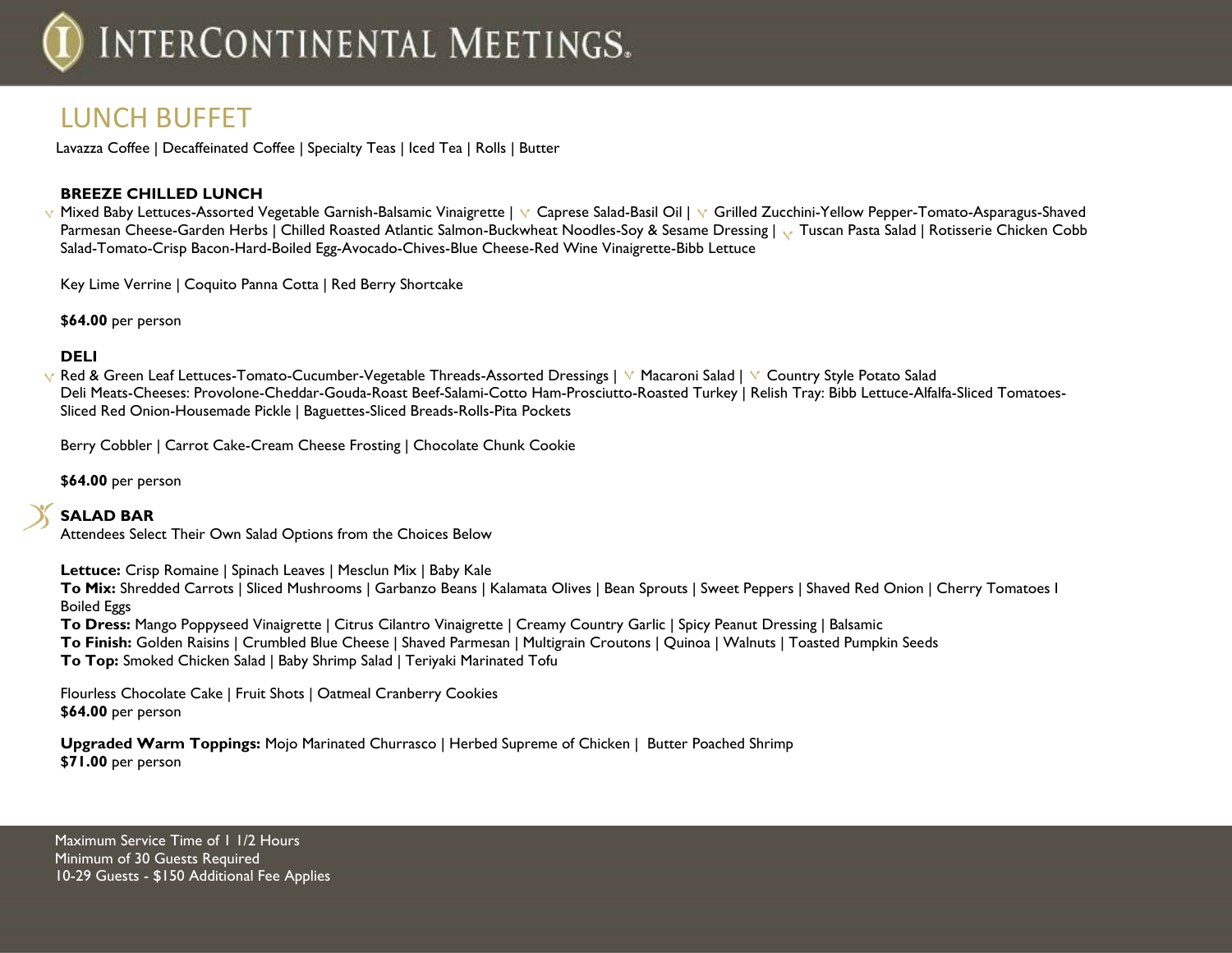## LUNCH/DINNER BUFFET SPECIAL DIET SUBSTITUTIONS

The below items may be substituted into an existing lunch/dinner buffet menu or be added to an unmodified menu at additional charge listed

### **ENTRÉES**

#### **DESSERTS**

| Vegetable Curry (Vegan/Gluten Free)                                                                             | <b>Gluten Free</b>                     |
|-----------------------------------------------------------------------------------------------------------------|----------------------------------------|
| Grilled Marinated Tofu-Sautéed Spinach-Cherry Tomatoes-Toasted Almonds (Vegan/Gluten Free)                      | Flourless Chocolate Cake, Berry Coulis |
| Sweet Pea Green Risotto-Shiitake Mushrooms-Parmesan Cheese-Fine Herbs (Gluten Free/Vegetarian/Vegan possible)   | <b>Tropical Mousse Cake</b>            |
| Moroccan Style Warm Couscous-Tomato Concasse-Croutons-Kalamata Olives-Preserved Lemon Confit (Vegetarian)       | Stone Fruit Panna Cotta                |
| Rigatoni Pasta-Summer Vegetables-Three Cheeses-Oregano (Vegetarian)                                             | Limon y Melocoton                      |
| Ratatouille Style Vegetables-Provencal Olive Sauce-Crumbled Goat Cheese (Gluten Free/Vegetarian/Vegan possible) | Vegan                                  |
| Chickpea-Eggplant Ragout-Grilled Vegetables (Gluten Free/Vegetarian/Vegan)                                      | <b>Tropical Parfait</b>                |
| Apple Risotto-Grilled Asparagus (Gluten Free/Vegetarian/Vegan possible)                                         | Wild Berry Parfait                     |
| Quinoa Grains-Roasted Vegetables-Dried Cranberries-Fresh Cilantro (Gluten Free/Vegetarian/Vegan)                | Chocolate Vegan Cake                   |
| Creamy Polenta-Wild Mushroom Ragout-Asparagus Tips (Gluten Free/Vegetarian/Vegan possible)                      | Coconut Panna Cotta                    |
| Spring Vegetable Risotto-Arugula-Fine Herbs-Manchego Cheese (Gluten Free/Vegetarian/Vegan possible)             | \$7.00 per addition                    |
|                                                                                                                 |                                        |

**\$12.00 per addition**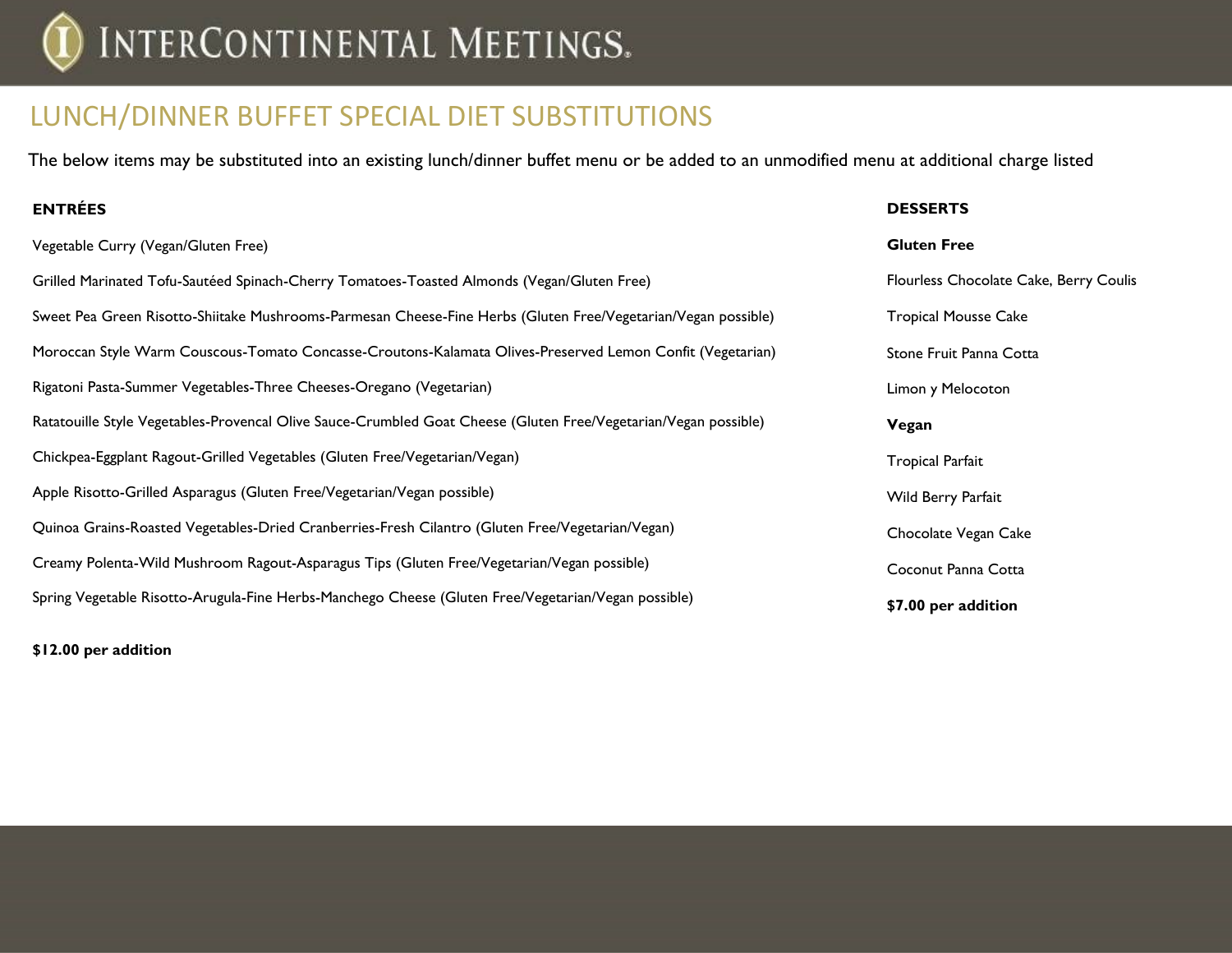### PLATED LUNCH

Includes Lavazza Coffee | Decaffeinated Coffee | Specialty Teas | Iced Tea | Rolls | Butter

### **SALADS**

- Field Greens-Carrot-Red Beet Threads-Balsamic Vinaigrette **\$14.00**
- Crisp Romaine Hearts-Garlic Croutons-Tangy Caesar Dressing **\$15.00**
- Heirloom Tomatoes-2oz Burrata-Balsamic Glaze **\$17.00** Baby Spinach-Whole Grain Mustard Gastrique-Smoked Salmon-Boiled Egg-Fried Capers **\$15.00** Watercress-Belgian Endive Salad-Crumbled Feta-Caramelized Pecans-Raspberry Dressing **\$15.00** Shaved Hearts of Palm-Baby Greens-Pistachios-Rosemary Vinaigrette **\$15.00** Grilled Asparagus-Frisee-Grapefruit Sections-Goat Cheese **\$15.00**

### **SOUPS/BISQUES**

Creamy Leek & Almond Soup **\$12.00** Vanilla Cream Butternut Squash Soup **\$12.00** Yucca-White Bean Bisque-Prosciutto-Truffle Essence **\$14.00** Red Pepper-Gouda Bisque-Crostini **\$12.00**

### **ENTRÉES**

Porcini Crusted Mahi Mahi-Orzo Florentine-Lemon Beurre Blanc **\$39.00** Pan Seared Corvina-Sweet Corn-Truffle Oil-Grilled Asparagus **\$37.00** Hoisin Glazed Salmon Fillet-Mango Pepper Salsa-Chinese Forbidden Rice **\$42.00** Chicken Florentine-Jumbo Cheese Ravioli-Sun-Dried Tomato Sauce-Grilled Asparagus **\$37.00** BBQ Glazed French Cut Chicken Breast-Roasted Root Vegetables-Broccolini **\$37.00** Seared Chicken Breast-Israeli Couscous-Roasted Peppers-Yellow Pepper Coulis **\$37.00** Grilled Airline Chicken-Red Quinoa Primavera-Piri Piri Sauce **\$37.00** Braised Short Rib-Cabernet Reduction-Roasted Potatoes-Rosemary Baby Vegetables **\$48.00** Sautéed Flat Iron Steak-Farro Risotto-Fava Beans **Market Price**  Grilled Petit Filet of Beef-Mashed Potatoes-Baby Carrot-Cabernet Reduction **Market Price** 

### **DESSERTS**

**Cakes and Tarts** Carrot Cake Venetia Almond Pear Cake Chocolate Flourless Cake Royal Temptation Chocolate Caramel Tart Apple Tart Tatin Lemon Tart

### **Cheesecakes**

Maracuya **Chocolate** Strawberry | Guava **Tropical** Japanese Oreo

### **Jars/Verrines**

Tres Leches Tiramisu Key Lime Tropical Suspiro Limeño Mango-Black Sesame **\$13.00**

### **Dessert Center Pieces**

Chef's Choice of Assorted Mini Desserts on Stands in Center of Tables 20 Desserts per table of 10 People **\$19.00** per person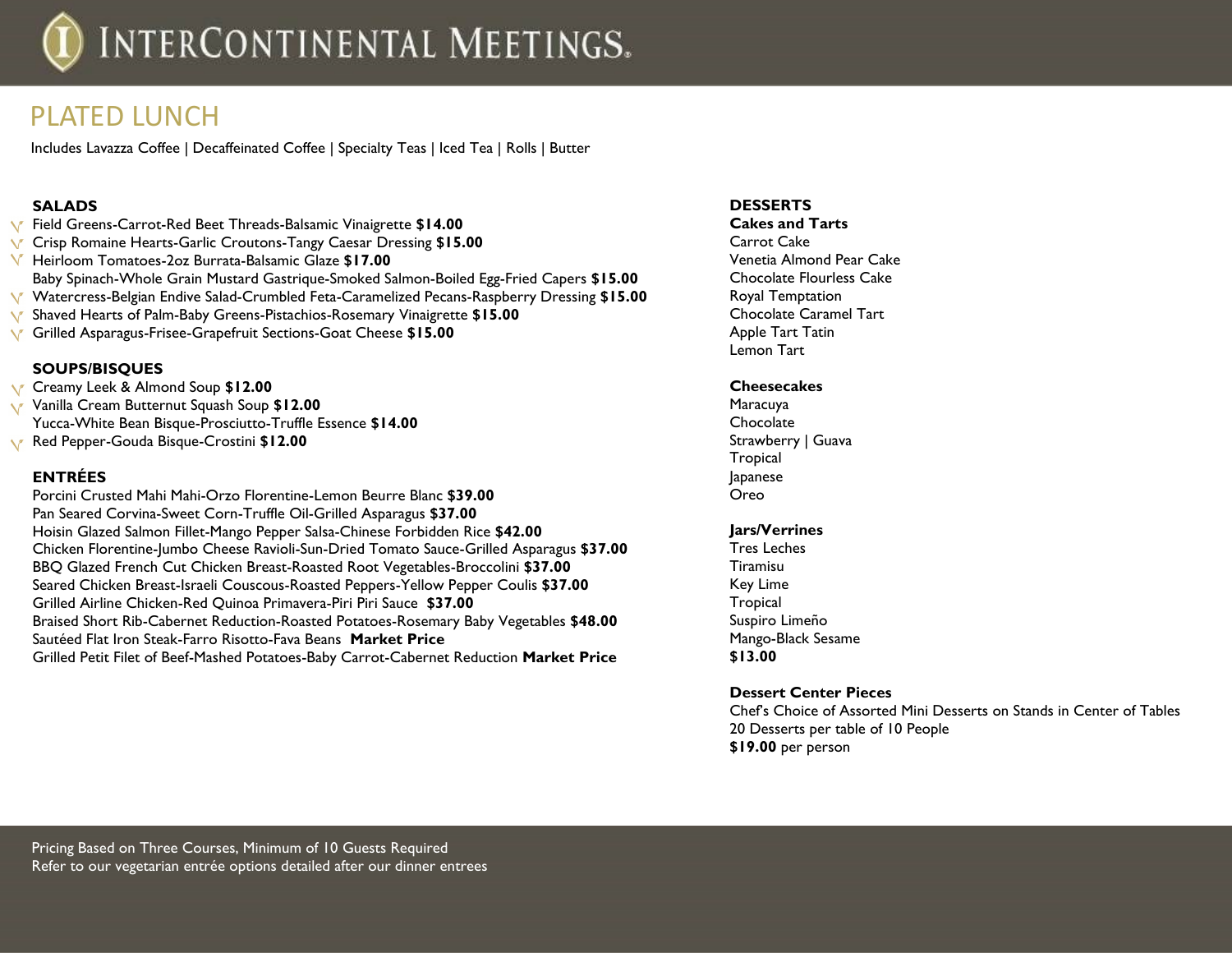

### EXPRESS LUNCHEONS

**Bottled Still Water & Whole Fruit**

**SANDWICHES/SALADS** (select up to three) For "to go" please provide quantity of each type needed

**Smoked Turkey Sandwich** Provolone-Lettuce-Cranberry Aioli-French Baguette **Roast Beef Sandwich**  Arugula-Cheddar-Caramelized Onions-Horseradish Mayonnaise-Croissant **BLT Club Sandwich** Cotto Ham-Bacon-Tomatoes-Lettuce-Cucumber-Ciabatta **Albacore Tuna Salad** Romaine-Tomato-Celery-Cucumber-Red Onion-Peppers-Spiral Beets-Wheat Panini **Italian Sub** Genoa Salami-Capicola-Smoked Ham-Provolone-Lettuce-Tomato-Pickled Onions-Oregano Vinaigrette **Mediterranean Wrap** Falafel-Hummus-Tabbouleh-Shredded Lettuce **Portobello Mushroom** Caramelized Onions-Roasted Peppers-Herb Cheese Spread-Baguette **Chicken Cobb Salad** Spinach-Sliced Egg-Cucumber-Blue Cheese-Cherry Tomato-Spiral Carrot **Grilled Tofu & Vegetables Salad** Mixed Greens-Portobello-Baby Peppers-Zucchini-Yellow Squash-Eggplant **Green Papaya & Shrimp Salad** Artisan Lettuce-Mango-Papaya-Tomatoes-Edamame-Alfalfa Sprouts

**SAVORY** (select one)

Pretzels | Vegetable Chips | BBQ Potato Chips | Granola Bar | Kettle Potato Chips

### **SWEET** (select one)

Brownie | Blondie | Torta de Santiago | Madeleines | White Chocolate-Macadamia Nut Cookie | Oatmeal Raisin Cookie | Chocolate Chip Cookie | Peanut Butter Cookie | Seasonal Cookie

**\$52.00** To Go **\$64.00** Served as Buffet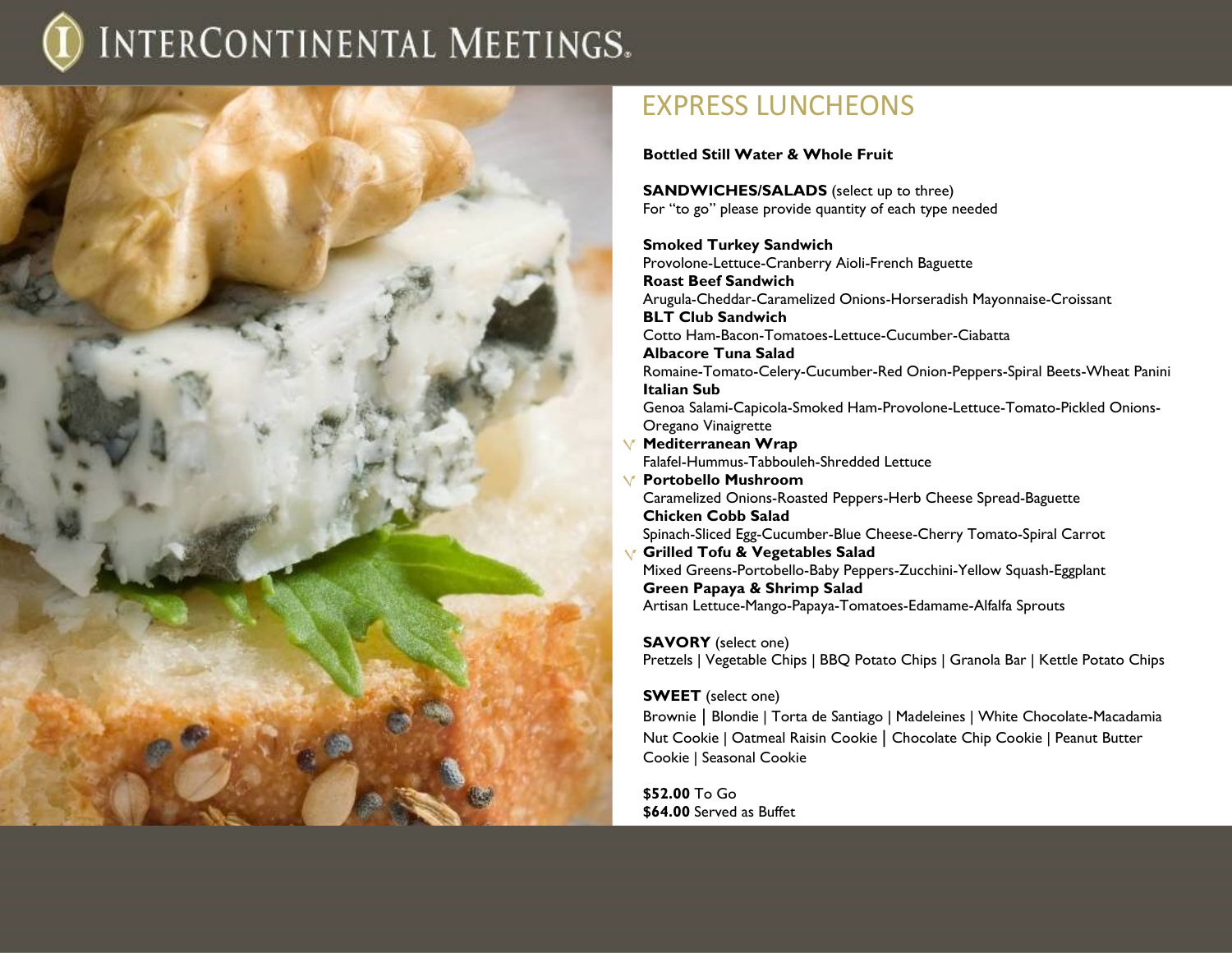### **CHILLED SELECTIONS**

Serrano Ham-Cantaloupe Skewers **V** Cherry Tomato-Basil-Baby Mozzarella Bite **V** Goat Cheese Stuffed Medjool Date **K** Ricotta Honey Tartlet-Bordeaux Cherry Pretzel Tomato Bruschetta  $\sqrt{ }$ **V** California Rolls-Spicy Mayo Spicy Salmon Tartar-Avocado Puree Marble Potato-Boursin Cheese Mousse  $\sqrt{ }$ Seared Pineapple & Manchego Cheese Skewer Steak Tartar-Crispy Plantain Smoked Salmon Mousse-Cucumber Cup Tuna Poke-Wonton Crisp-Wasabi-Asian Spoon Chilled Black Tiger Shrimp-Salsa Rosada Smoked Chicken-Corn Bread-Chipotle Mayo Marinated Rock Shrimp Mojito Shooter Foie Gras-Lingonberries-Toast Citrus Snapper Ceviche Roast Beef Crostini-Mustard Caviar **\$7.50 each**

### **WARM SELECTIONS**

Curry Beef Puff **\$7.50 each**

**V** Gorgonzola Risotto Croquette-Tomato Jam Grilled Lamb Chops-Tarragon Hollandaise Cheese Tequeño Korean BBQ Chicken Satay Honey Sriracha Chicken Meatball Skewer Short Rib and Cheese Arepitas Coconut Shrimp Andouille Cheddar Puff Chicken Pot Stickers **Sweet Plantain-Cheese Fritter V** Sweet Corn Fritter Bacon Wrapped Almond Stuffed Date Beef Wellington-Gorgonzola Sauce Prosciutto Croquette-Dijon Honey Aioli **V** Crab Cake Croquetas-Creole Remoulade **Y** Brie & Raspberry Purse Artichoke Beignet Candied Apple Pork Belly Chicken Arepas-Garlic Cream Shrimp & Grits

### HORS D'OEUVRES RECEPTION DISPLAY

#### **CHEF'S GOODIES**

(Your choice of two items below)

#### **Antipasto**

Grilled Peppers-Asparagus-Marinated Mushrooms-Herb Compote | Hearts of Palm Escabeche | Grilled Long Stem Artichokes | Olive Medley

#### **Raw Vegetable Bar**

Rainbow Baby Carrots-Cherry Tomatoes-Celery Sticks-Endives-Baby Peppers-Bleu Cheese Dip-Aji Amarillo White Bean Dip

### **Baked Brie En Croute**

Pear Preserve-Baguette

#### **Imported & Domestic Cheeses**

Dried & Fresh Fruits-Honeycomb-Artisan Breads-Crackers

#### **Charcuterie**

Cured Meats-Dried Sausages-Spreads-Fig Jam

**\$39.00** per person

Hors D'Oeuvres may be butler passed or stationed A minimum of 50 pieces of each hors d'oeuvre is required & ordered in multiples of 25 thereafter Eight pieces per person suggested for a one-hour reception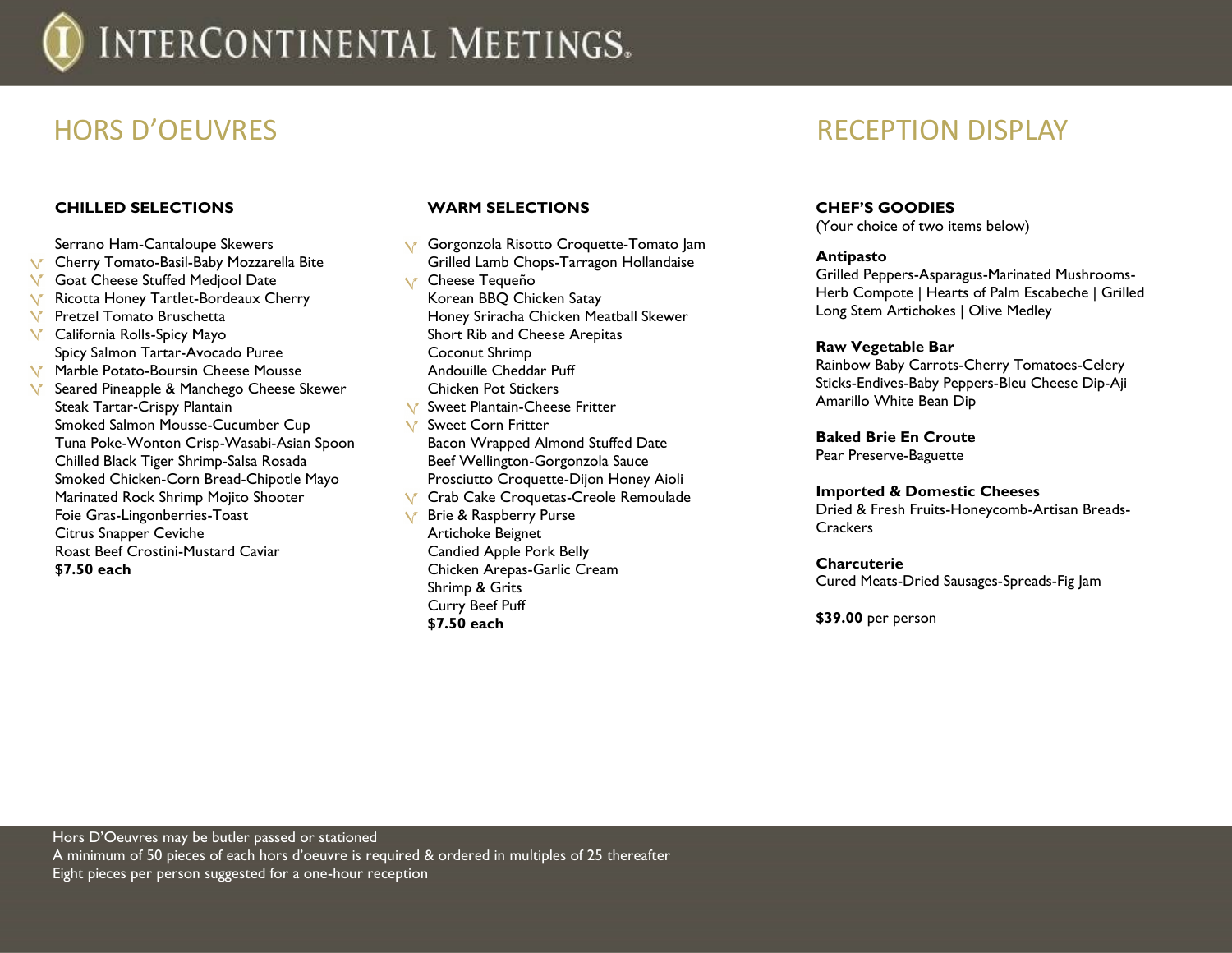## CULINARY RECEPTION PRESENTATIONS

### *COMPTORO*

Chicharron de Camarones-Aji Amarillo Aioli Heirloom Tomato Salad Swordfish Dip-Plantain Chips

### **Tacos Station:**

Adobo Short Rib-Cilantro Lime Crema Chimichurri | Pulled Chicken-Onions- Cilantro-Crema Fresca | Mushrooms-Corn Salsa-Crema Fresca **\$40.00** per person (Based on one hour of service) Chef to Prepare at \$150.00 per chef **\$45.00** per person (Based on two hours of service) Chef to Prepare at \$200.00 per chef

### **EUROPEAN**

Greek Salad-Olives-Feta Roasted Beets-Pistachio-Goat Cheese

**Carving** (Choose One**)**  Herb Crusted Leg of Lamb Pommery Mustard-Mint Demi-French Rolls **Or**

Herb Crusted Top Round of Beef Pommery Mustard-Herbed Mayonnaise-French Rolls **\$39.00** per person (Based on one hour of service) Chef to Carve at \$150.00 per chef **\$44.00** per person (Based on two hours of service) Chef to Carve at \$200.00 per chef

### **LATIN**

Peruvian Style Ceviche Hearts of Palm Salad-Cilantro Vinaigrette Mini Stuffed Arepitas-Chicken-Gouda-Avocado Sauce

**Carving** (Choose One**)**  Cuban Style "Lechon" Mojo Marinated Roast Suckling Pig-Cuban Bread-Cilantro Cream Aioli **Or** Roasted Pork Roulade-Pineapple Red Pepper Glaze-Cuban Bread **\$38.00** per person (Based on one hour of service) Chef to Prepare at \$150.00 per chef **\$43.00** per person (Based on two hours of service) Chef to Prepare at \$200.00 per chef

### **ASIAN**

Napa Cabbage Salad-Kimchi Dressing Dumplings-Chicken Teriyaki & Berkshire Pork Vegetable Spring Rolls Tofu Salad-Sweet Chili Dressing

**Fried Rice:** Scrambled Eggs-Green Onions-Diced Carrots-Sesame Seeds-Diced Chicken **Or**

**Pad Thai:** Rice Noodles-Peanuts-Red Peppers-Tofu -Green Onion-Cilantro-Scrambled Egg-Shrimp **\$38.00** per person (Based on one hour of service) Chef to Prepare at \$150.00 per chef **\$43.00** per person (Based on two hours of service) Chef to Prepare at \$200.00 per chef

### **POTATO BAR**

Pumpkin Spiced Sweet Potato Puree Country Style Roasted Garlic Yukon Potato Mash Peruvian Purple Potato Mash

### **Toppings:**

Creole Shrimp Ragout Tenderloin Beef Tip Stroganoff Wild Mushrooms-Brandy Crème Fraiche Sauce Shredded Parmesan-Cheddar Cheese-Crispy Pancetta-Chive Sour Cream **\$39.00** per person (Based on one hour of service) **\$44.00** per person (Based on two hours of service)

### **TAPAS**

Spicy Meatballs-Tomato-Peppers Garlic Gambas Patatas Bravas-Garlic Aioli Red Wine Poached Spanish Sausage Shaved Serrano Ham-Melon-Manchego Cheese Marinated Olives-Vegetables Breads-Rolls **\$38.00** per person (Based on one hour of service) **\$43.00** per person (Based on two hours of service)

### **GRILLED CHEESE**

Mozzarella-Provolone-Parmesan-Hearty White Bread Swiss Cheese-Cotto Ham-Rye Bread Cheddar-Roasted Vegetables-Wheat Bread Creamy Tomato Soup **\$30.00** per person (Based on one hour of service) Chef to Prepare at \$150.00 per chef **\$34.00** per person (Based on two hours of service) Chef to Prepare at \$200.00 per chef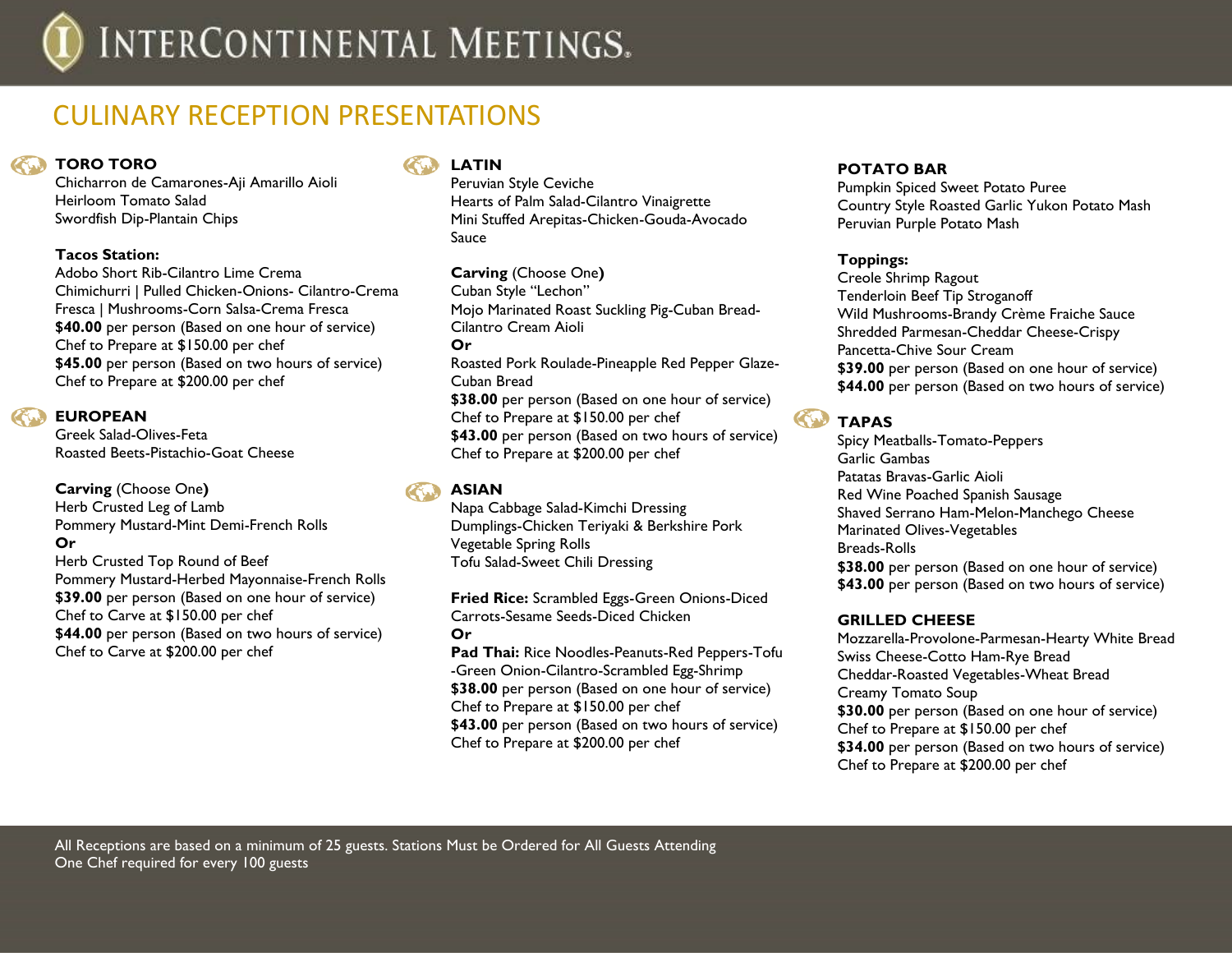### CUI INARY RECEPTION PRESENTATIONS

### **ITALIAN**

Antipasto Skewers-Artichokes-Mozzarella-Cherry Tomatoes | Grilled Asparagus-Roasted Baby Peppers Garlic Bread-Shaved Parmesan-Red Pepper Flakes-Olive Oil

(Choose Two Below) Jumbo Lobster-Crab Ravioli-Lobster Sauce **Or** 

Rigatoni Pasta Arrabiatta-Mozzarella-Pomodoro Sauce **Or** 

Tri-Color Bow Tie Pasta-Chicken-Mushrooms-Pesto Cream Sauce

### **Or**

Flatbread Pizzas: Margherita-Basil-Bianca | Wild Mushroom-Shaved Manchego-Parmesan | Chicken-Pesto

**\$38.00** per person (Based on one hour of service) Chef to Prepare at \$150.00 per chef **\$43.00** per person (Based on two hours of service)

Chef to Prepare at \$200.00 per chef

### **CEVICHE**

Mahi Mahi-Pineapple-Mango-Cilantro | Red Snapper-Tequila-Lime | Bloody Mary Baby Shrimp-Cucumber-Celery | Plantain Chips

**\$34.00** per person (Based on one hour of service) **\$38.00** per person (Based on two hours of service)

### **PAELLA**

Presented in Traditional Paella Pans Garlic Bread (Choose One Paella ) **Marinara:** Saffron Rice-Shrimp-Clams-Mussels-Calamari-Green Peas-Roasted Peppers **Or**

**Pollo:** Saffron Rice-Chicken-Chorizo-Green Peas-Roasted **Peppers** 

**Or**

**Vegetariana:** Saffron Rice-Peppers-Wild Mushrooms-Green Peas-Artichokes-Cauliflower **\$36.00** per person (Based on one hour of service) **\$40.00** per person (Based on two hours of service)

### **BABY BURGER**

Chorizo Wagyu Beef Slider-Gouda-Sriracha Mayo | Buffalo Chicken Slider-Pickled Cucumber-Blue Cheese | Sweet Potato & Quinoa Slider-Tomato-Aji Amarillo Sauce Ketchup-Dijon Mustard-Mayonnaise Potato Chips-Terra Chips **\$37.00** per person (Based on one hour of service) **\$42.00** per person (Based on two hours of service)

### **DECADENCE**

Bananas Foster-Vanilla Ice Cream | Cheesecake Lollipops: Guava-Mango | Opera Cake | Forest Berry Tarts | Assorted Macarons **\$28.00** per person (Based on one hour of service) Chef to Prepare at \$150.00 per chef

**\$32.00** per person (Based on two hours of service) Chef to Prepare at \$200.00 per chef

### **RISOTTO**

Mini Ciabatta Shaved Parmesan (Choose Two From Below) Garlic Shrimp-Lemon Cream **Or**  Champagne-Wild Mushrooms **Or**  Saffron-Asparagus Tips-Prosciutto **Or**  Caramelized Onions-Balsamic Vinegar Reduction **\$37.00** per person (Based on one hour of service) Chef to Prepare at \$150.00 per chef **\$41.00** per person (Based on two hours of service) Chef to Prepare at \$200.00 per chef

### **SUNDAE**

Three Housemade Seasonal Ice Creams Toppings: Coconut Flakes-Cookie Crumbles-Chocolate Shavings-Chopped Nuts-Tropical Tartare-Passion Fruit Sauce-Berry Compote-Whipped Cream **\$28.00** per person (Based on one hour of service) Chef to Prepare at \$150.00 per chef **\$33.00** per person (Based on two hours of service) Chef to Prepare at \$200.00 per chef

### **RICE IS NICE**

Rice Pudding Bar: Fresh Berries-Lychee-Citrus-Classic Cinnamon-Grand Marnier-Rum Raisin Toppings: Graham Cracker Crumbs-Oreo Crumbs-Chocolate Pearls-Granola-Almonds-Mascarpone Whipped Cream

**\$27.00** per person (Based on one hour of service) **\$32.00** per person (Based on two hours of service)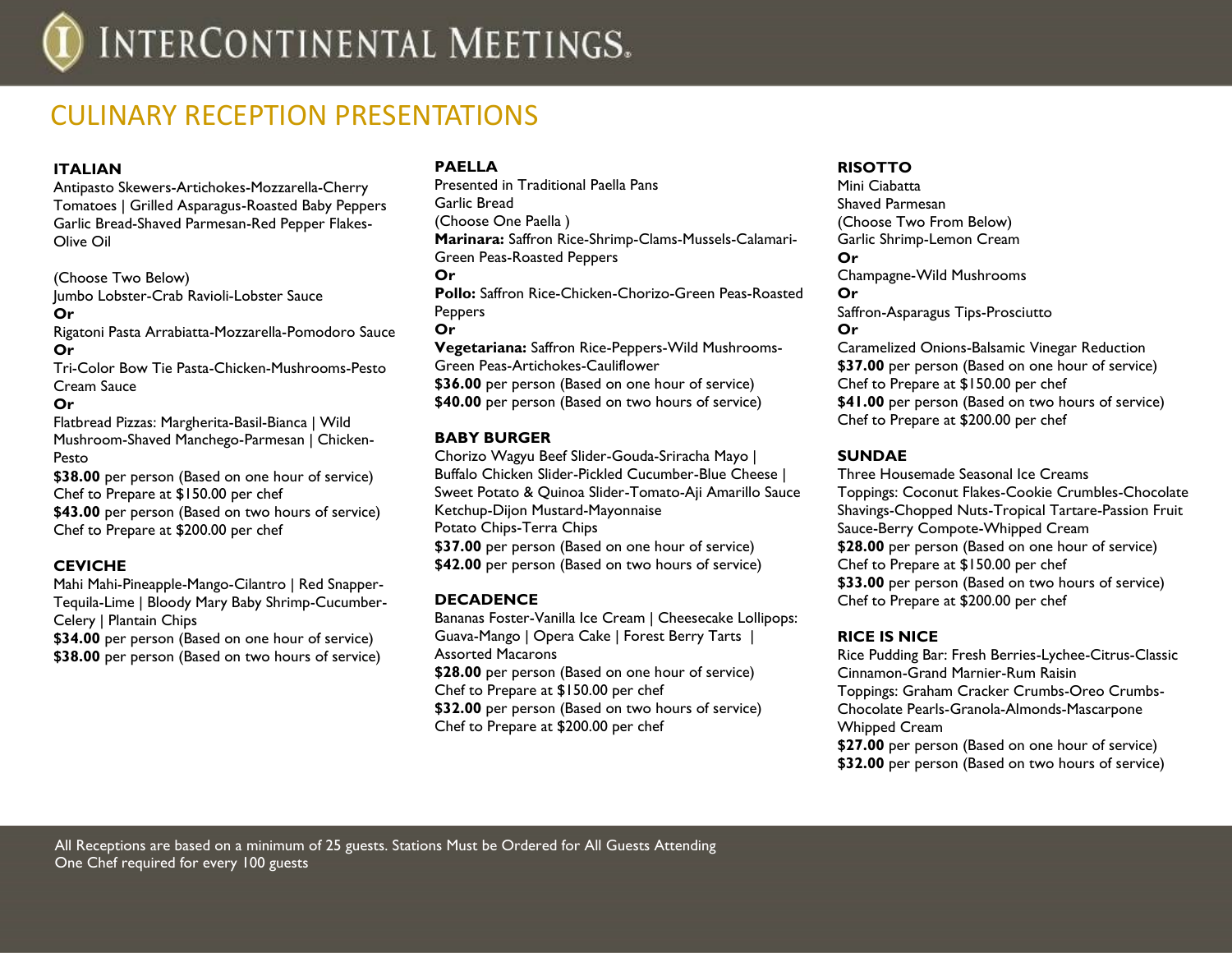

### RECEPTIONS

### **CARVING STATIONS**

**Certified Angus Slow Roasted Prime Rib**

Herbed Mayonnaise-Green Peppercorn Sauce-Natural au Jus-Silver Dollar Rolls **\$570.00 each** (serves 20 people)

**Herb Crusted Tenderloin of Beef**  Pepper Shallot Butter-Dijon Mustard-Sauce Béarnaise **\$650.00** each (serves 20 people)

**Whole Porchetta**  Boneless Pig-Meyer Lemon Sauce-Cuban Rolls **\$320.00** each (Serves 20 people)

**Whole Suckling Pig "Lechon"** Mojo Marinated-Charred Onions-Caramelized Plantains-Toasted Cuban Bread **\$745.00** each serves 50 people

**Mustard Crusted Leg of Lamb** Grilled Naan Bread Curry Aioli **\$320.00** each serves 15 people

**Roast Turkey** Cornbread & Chorizo Stuffing-Cranberry Relish-Parker House Rolls **\$300.00** each (serves 25 people)

**Steamship Round of Certified Angus Beef**  Whole Grain Mustard-Horseradish Sauce-Natural Jus-Parker House Rolls **\$1,100.00** each (serves 100 people)

**Salmon Coulibiac** Saffron Butter Sauce **\$420.00** each (serves 20 people)

**Peking Duck Breast** Moo Shu Pancakes-Hoisin Sauce-Traditional Garnish **\$350.00** each (serves 10 people)

**Gaucho Carving Station**  Lemon Marinated Beef Strip Loin | Picanha Steak | Chimichurri | Garlic and Rosemary Knots **\$330.00 each** Serves 15 people

### **SEAFOOD/SUSHI DISPLAY**

**Sushi Boat** Chef's Choice of 100 Pieces of Sushi & Rolled Sushi **\$970.00** per boat

**Sushi** Ahi Tuna | Japanese Yellowtail | Shrimp | Salmon | Eel **\$9.50** per piece

**Rolled Sushi** California Roll | Kimchi | Spicy Tuna | Bagel Roll | Vegetable Roll **\$9.50** per piece

**Neptune Bar** Cocktail Sauce-Chef's Specialty Mustard Sauce

**Clams on the Half Shell \$8.00** each **Oysters on the Half Shell \$10.00** each **Half Chilled Lobster Tail (market price) Jumbo Gulf Shrimp \$10.00** each **Cocktail Crab Claws \$14.00** each **Stone Crab Claws** (market price) Available only during the season

Minimum of 50 pieces per item required

Ice Carving Displays Priced Upon Request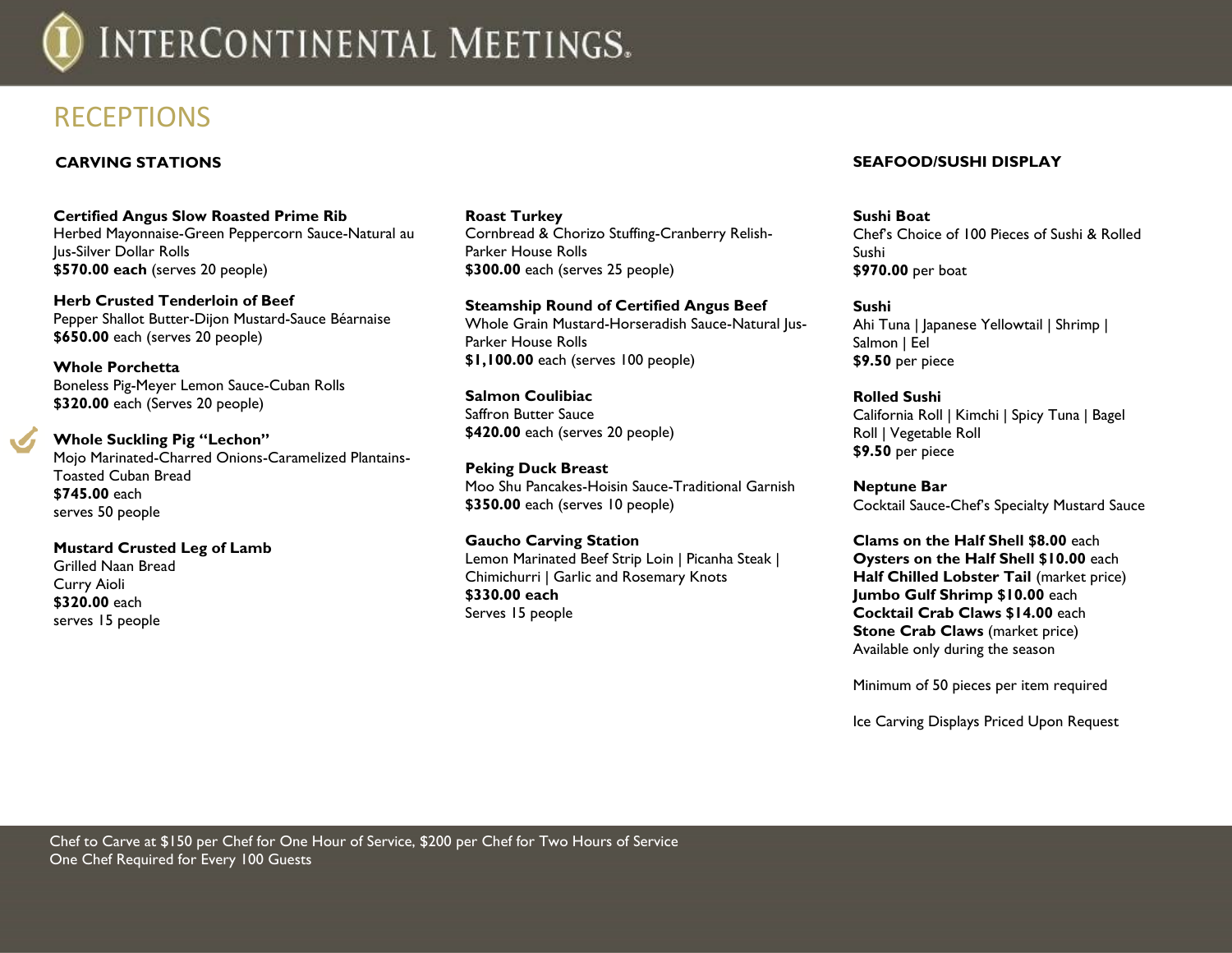## DINNER BUFFET

Includes Lavazza Coffee | Decaffeinated Coffee | Specialty Teas | Rolls | Butter

### **MIAMI**

Organic Field Greens-Jalapeño Herb Vinaigrette | V Pineapple-Fennel Salad-Citrus Vinaigrette | V Hearts of Artichoke-Asparagus Salad | V Jicama-Green Papaya Slaw

Mojo Pork Tenderloin-Grilled Pineapple Glaze | Key West Roasted Shrimp-Peruvian Pepper Butter | Marinated Breast of Chicken-Green Apple Chipotle Chutney |  $\sqrt{Y}$  Yuca Sticks-Garlic Aioli | v Vegetable Jambalaya

Café con Leche Paleta| Tropical Mousse Verrine | Coconut Rum Cake **\$97.00** per person

### **HAVANA**

Three Bean Chorizo Salad | V Mixed Greens-Carrots-Tomatoes-Cucumber-Cilantro Lime Vinaigrette | Mojito Marinated Shrimp Salad | V Avocado-Tomato-Red Onion Salad -Cilantro-Plantain Strips

Chicken Fricassee Havana Style | Beef Ropa Vieja | Grilled Swordfish-Pineapple Relish | Traditional Moros y Cristianos |  $\vee$  Sweet Plantains

Caramelized Banana Pecan Bread Pudding | Mango Flan | RumChata Rice Pudding **\$96.00** per person

### **AMBASSADOR**

Mesclun Greens-Red and Yellow Tomatoes-Balsamic Dressing | V Grilled Italian Vegetables-Herbed Goat Cheese | Gulf Shrimp-Avocado Salad-Lime Chili Vinaigrette | Watercress Endive Salad-Green Apple-Blue Cheese-Golden Italian Dressing

Pepper Crusted Atlantic Salmon-Leek Confît-Curry Sauce | Grilled Breast of Chicken-Pancetta-Madeira Jus | Braised Short Ribs-Merlot Reduction | Grilled Zucchini-Squash | **Y** Porcini Mushroom Risotto

Caramelized Chocolate Crème Brûlée | Grand Marnier Almond Cake | Raspberry Cream Mousse **\$102.00** per person

### **BARBEQUE**

Baby Iceberg-Green-Goddess Dressing-Lardons | Cajun Potato Salad | v Watermelon-Grilled Farmers Cheese-Sliced Heirloom Tomato | Cilantro-Lime Slaw

Buttermilk Fried Chicken | BBQ Ribs | Grilled Ribeye-Herb Butter |  $\sqrt{B}$  Baked Potatoes |  $\sqrt{C}$  Charred Corn-Sea Salt-Butter |  $\sqrt{C}$  Cheesy Corn Bread

Apple Pie Cobbler-Vanilla Whipped Cream | Caramelized Pecan Brownies | Pineapple Upside-Down Cake **\$99.00** per person

Maximum Service Time of 11/2 Hours Minimum of 30 Guests Required 10-29 Guests - \$150 Additional Fee Applies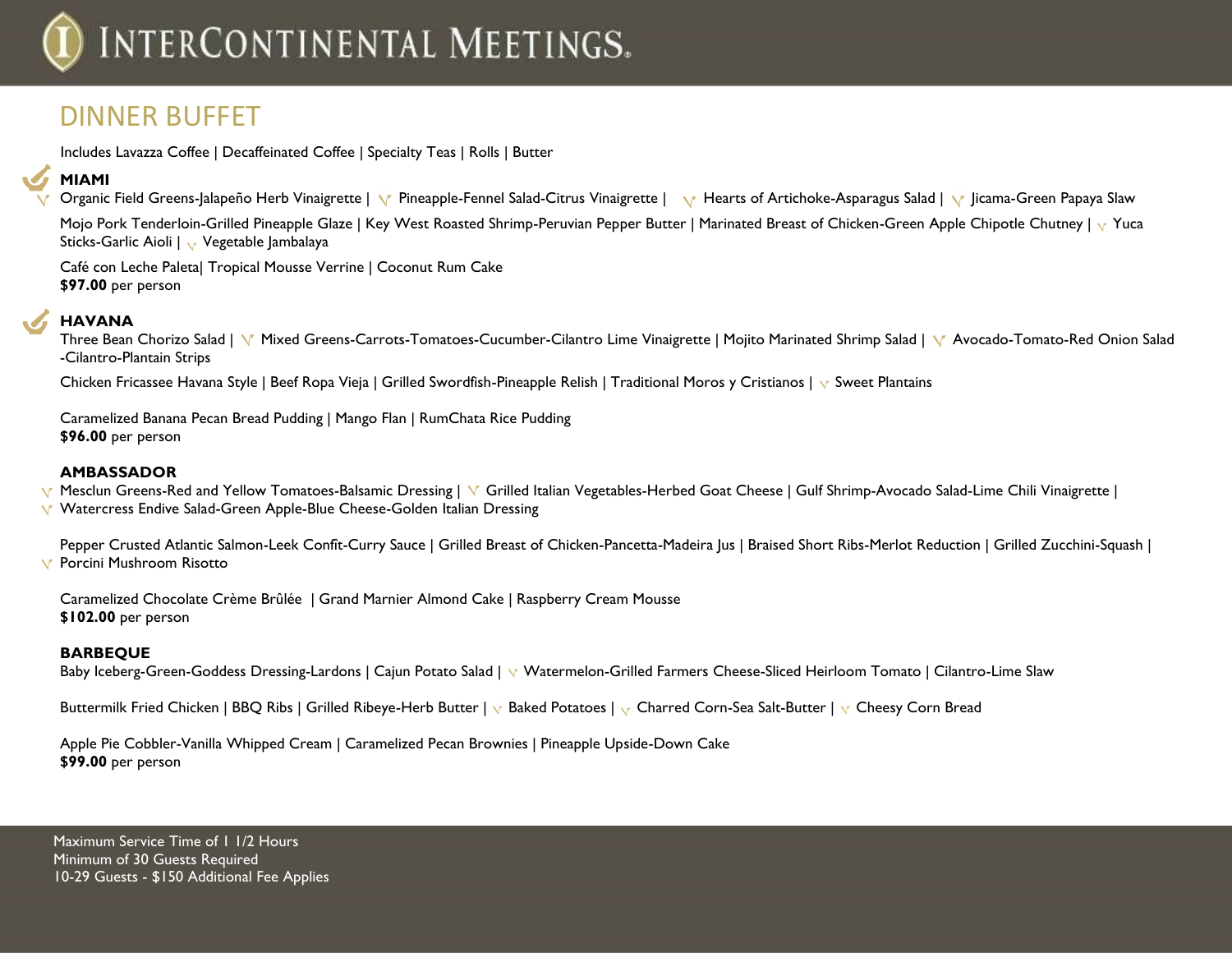## DINNER BUFFET

Includes Lavazza Coffee | Decaffeinated Coffee | Specialty Teas | Rolls | Butter

### **OCEAN REEF**

 $\sqrt{ }$ Field Greens-Baby Heirloom Tomatoes-English Cucumbers | Assorted Dressings | R Roasted Golden Beets-Spinach-Feta-Lemon Citrus Vinaigrette | Smoked Fish-Jumbo Local Shrimp | Oysters-Mignonette Sauce-Cocktail Sauce-Mustard Sauce-Lemon Crowns

Petit Pan Roasted Beef Tenderloin Medallions-Morel Sauce | Grilled Swordfish-Caramelized Fennel-Peppers | Paprika Rubbed Chicken | v Vegetable Medley | v Parmesan Crushed Potato

Roasted Apricot-Sabayon-Martini | Caramelia Chocolate Crèmeux-Mango Tartare | Hazelnut Praline Tart **\$115.00** per person

### **ISLANDS**

Watermelon and Feta Cheese Salad | Conch Ceviche-Lime-Red Onion-Cilantro-Jalapeno | Green Papaya & Jicama Salad

Top Sirloin Steaks-Chimichurri Sauce | Seared Grouper-Lime Sauce | Jerk Chicken Breast-Mango Relish | Chaufa Rice-Vegetables-Fried Egg | Grilled Vegetables

Strawberry Lime Cheesecake | Caramelized Banana Mousse | Spiced Rum Bundt Cake **\$107.00** per person

#### **MEDITERRANEAN**

Mediterranean Lentil Soup | V Hearts of Romaine-Spring Lettuce-Tomatoes-Cucumbers-Feta-Olives | Assorted Dressings | V Tabouleh Salad | Build Your Own Bruschetta: Heirloom  $\sqrt{ }$ Tomatoes-Mozzarella-Roasted Peppers-Parmesan-Fig Jam-Brie-Prosciutto-Melon-Manchego | Extra Virgin Olive Oil & Balsamic Syrup Antipasto: Cured Meats-Cheeses-Olives-Marinated Artichokes-Vegetables | Focaccia-Garlic & Pita Breads

Lamb Stew-Chickpea | Lemon Pepper Free Range Chicken-Artichokes-Peppers | Grilled Branzino-Lemon-Capers | v Wild Mushrooms Polenta-Goat Cheese | v Oven Roasted Eggplant & Tomatoes

White Chocolate Tiramisu | Rosemary Olive Oil Cake | Apricot Almond Tart **\$115.00** per person

### **LATIN FUSION**

V Yucca & White Bean Soup | V Grilled Pineapple-Avocado-Papaya Salad | V Tomato-Roasted Corn-Black Beans-Queso Fresco Crumble | V Mixed Greens-Citrus Vinaigrette

Skirt Steak-Aji Verde | Y Yellow Rice | Jerk Marinated Grilled Chicken-Caramelized Pineapple Relish | Seared Grouper-Coconut Rum Butter | Y Fried Plantains | Y Sautéed Chayote-Sweet Onion

Mixed Berry Cuajada | Brazo Gitano-Avellana-Chocolate| Suspiro Limeño **\$102.00** per person

Maximum Service Time of 11/2 Hours Minimum of 30 Guests Required 10-29 Guests - \$150 Additional Fee Applies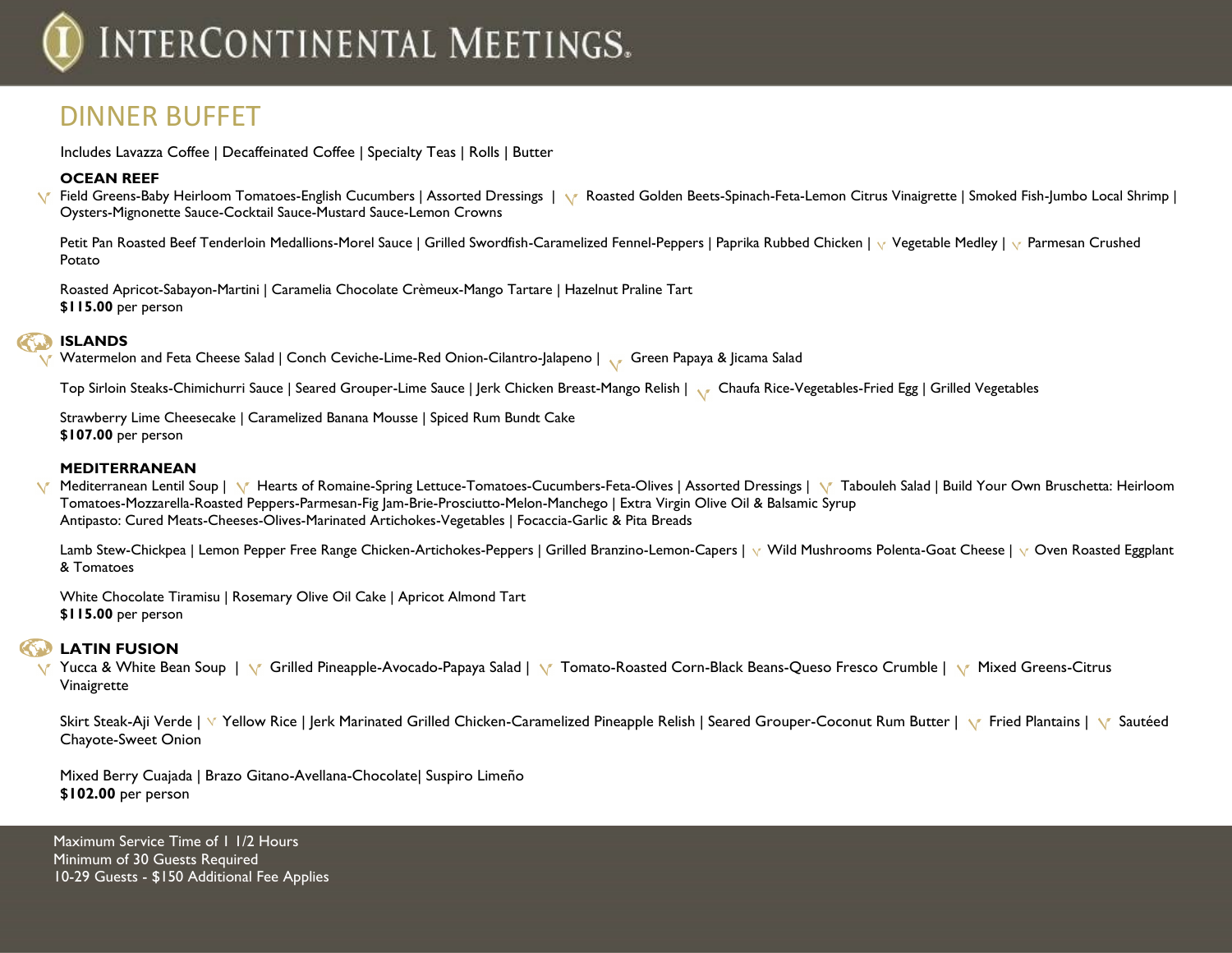

### PLATED DINNER

Includes Lavazza Coffee | Decaffeinated Coffee | Specialty Teas | Rolls | Butter

### **SALADS**

- Grilled Vegetable Timbale-Balsamic Reduction-Spring Greens
- Watermelon-Golden Beets-Arugula-Citrus Vinaigrette **V**
- Spinach Leaves-Sliced Strawberries-Caramelized Red Onion-Blue Cheese Crumble- $\sqrt{ }$ Caramelized Pecans-Strawberry Balsamic Dressing
- Poached Pear-Blue Cheese-Lettuce Bundle-Caramelized Walnuts-Champagne Vinaigrette
- Caprese Salad-Vine Ripened Tomatoes-Buffalo Mozzarella-Micro & Opal Basil-Black Fig-Balsamic Glaze

Deconstructed Grilled Caesar Salad-Serrano Ham-Paprika Crostini-Kalamata Caesar **Emulsion** 

- Grilled Pineapple-Sliced Manchego Pyramid-Edamame-Greens Bundle-Citrus Wasabi Vinaigrette
- Baby Kale-Frisée-Caramelized Mango-Apricots-Feta Cheese-Cranberries-Herb  $\sqrt{ }$ Vinaigrette
- Lolla Rossa-Burrata-Roasted Beets-Lime Marinated Watermelon-Chia & Multiseed Cracker-White Balsamic Pearls
- Hearts of Palm-Mandarin Salad-Arugula-Frisée-Roasted Goat Cheese Crouton-Citrus Vinaigrette

#### **\$18.00**

Pricing Based on Three Course Meal 10 Guest Minimum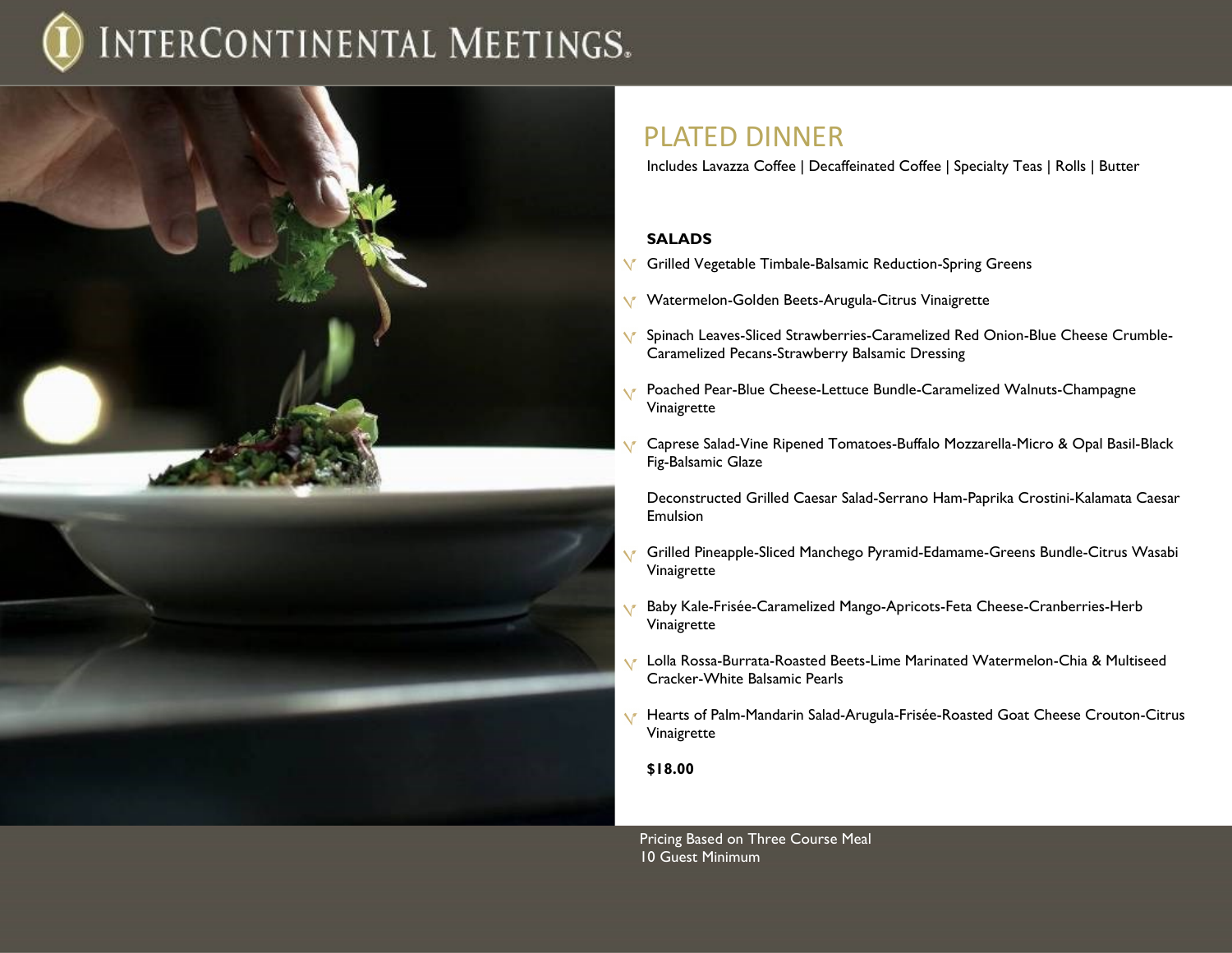### PLATED DINNER

Includes Lavazza Coffee | Decaffeinated Coffee | Specialty Teas | Rolls | Butter

### **APPETIZERS**

Butter Poached Lobster Ravioli-Lobster Essence-Chive-Asparagus-Crème Fraiche **\$21.00** Grilled Scallops-Roasted Corn Salad-Avocado Puree **\$22.00** Jumbo Lump Crab Cake-Softened Baby Spinach-Charred Corn-Tomato-Basil Relish-Meyer Lemon Butter **\$22.00** Tuna Poke-Seaweed Salad-Yuzu Vinaigrette-Micro Greens-Rice Puff **\$20.00** Roasted Vegetable-Goat Cheese Tart-Aged Balsamic Syrup-Buttery Puff Pastry **\$17.00** Scallop Carpaccio-Fresh Orange Salad-Lime Agave Vinaigrette **\$20.00** Marinated Jumbo Shrimp Cocktail-Mandarin & Grapefruit Segments-Cilantro Vinaigrette **\$19.00** Smoked Duck Breast-Caramelized Carrot Puree-Filthy Cherries-Walnuts **\$19.00** Sliced Parma Ham-Figs-Melon-Feta-Micro Basil-Extra Virgin Olive Oil **\$21.00** Burrata Salad-Smoked Salmon-Balsamic Caviar **\$21.00**

### **SOUPS**

- Wild Forest Mushroom Cappuccino-Porcini Dust **\$15.00**
- Silky Leek & Yukon Gold Potato Veloute-Truffle Oil **\$15.00**
- Fire Roasted Maine Lobster Bisque-Brandy **\$18.00**
- Cream of Cauliflower-Cilantro Oil **\$15.00**
	- Corn Chowder-Crab Meat Slaw **\$16.00**

### **ENTREES**

Prosciutto Stuffed Chicken Breast-Spinach-Goat Cheese-Wild Mushroom Risotto-Grilled Asparagus-Rosemary Butter Glaze **\$49.00** Thyme Roasted French Cut Chicken Breast-Champagne Risotto-Asparagus Ragout-Morel Mushroom Cream Sauce **\$49.00** Seared Airline Chicken Breast-Sweet Plantain Cake-Spicy Piquillo Pepper Coulis-Haricot Verts **\$48.00** Braised Pork Chop-Boniato Cake-Roasted Pineapple Glaze **\$51.00** Roasted Corvina-Green Pea Puree-Yellow Patty Pan Squash-Baby Carrots **\$51.00** Whiskey Honey Mustard Atlantic Salmon-Forbidden Rice-Vegetables-Grapefruit–Pink Peppercorn Gastrique **\$50.00** Sauteed Chilean Seabass-Meyer Lemon & Ricotta Ravioli-Green Asparagus-Vanilla Butter Sauce **Market Price**  Seafood Trio-Black Sesame Crusted Salmon-Jumbo Shrimp-Scallop-Chayote-Fennel Citrus Escabeche-Peruvian Potatoes **\$74.00** Blackened Snapper-Coconut Curry Sauce-Creole Rice-Grilled Asparagus-Sweet Plantains **\$55.00** Braised Beef Short Ribs-Yukon Rosemary Mashed Potatoes-Wild Mushroom Medley **\$69.00** Grilled Filet of Beef-Mushroom Puree-Pomme Gratin-Baby Carrots **Market Price**  Sautéed Beef Tenderloin-Jumbo Shrimp-Mushroom Polenta Cake-Baby Vegetables-Sauce Perigueux **Market Price**  Braised Beef Short Ribs-Pan Seared Jumbo Lump Crab Cake-Truffle Potatoes-Garlic Wilted Spinach-Port Wine Reduction **Market Price** 

Pricing Based on Three Course Meals 10 Guest Minimum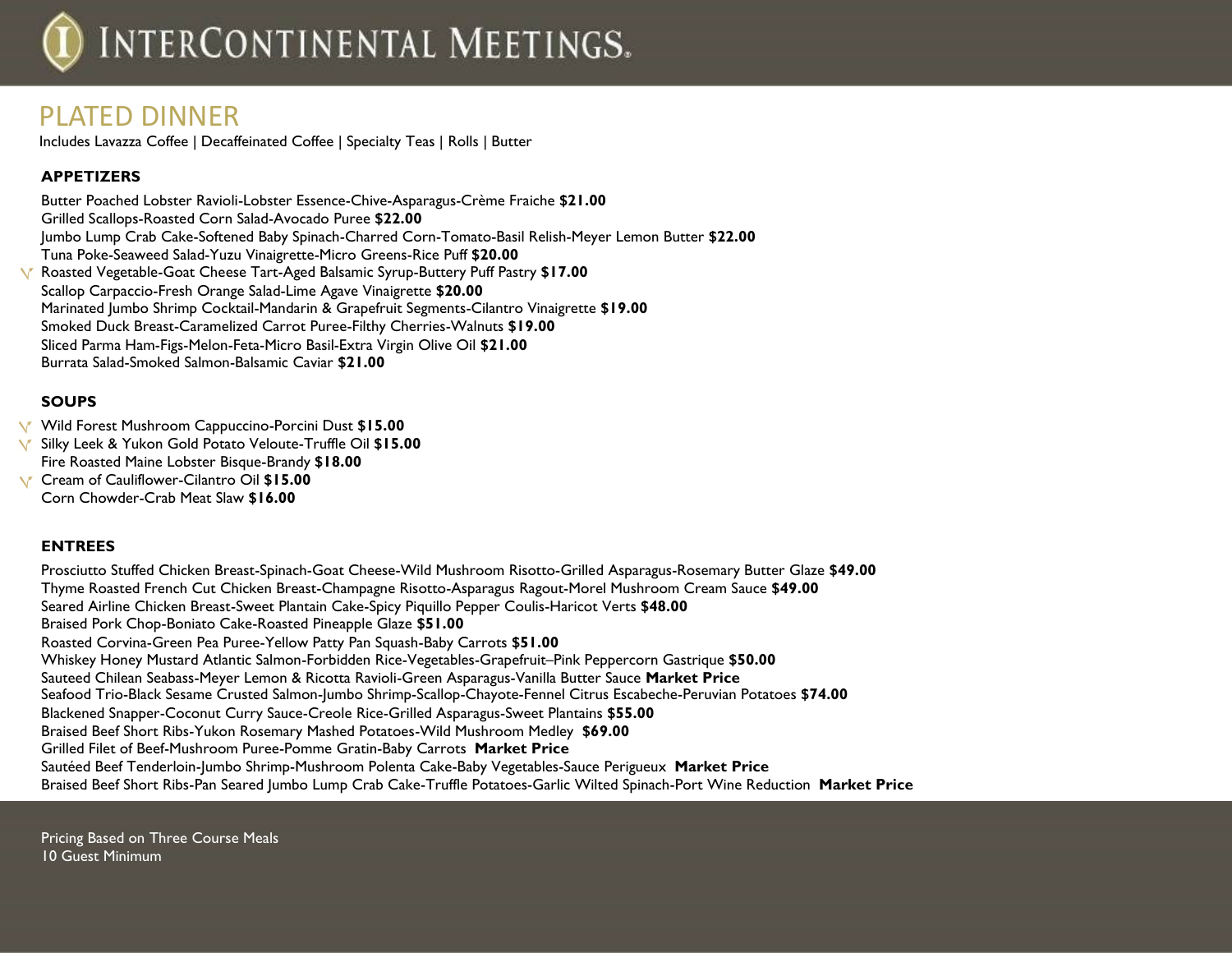### PLATED VEGETARIAN OPTIONS

Choose one entrée below as your vegetarian alternative for lunch or dinner. Pricing based on main entrée selection

| Vegetable Curry-Basmati Rice                                                                                      |
|-------------------------------------------------------------------------------------------------------------------|
| Grilled Marinated Tofu-Sautéed Spinach-Cherry Tomatoes-Toasted Almonds (Vegan)                                    |
| Sweet Pea Green Risotto-Shiitake Mushrooms-Parmesan Cheese-Fine Herbs (Vegan possible)                            |
| Moroccan Style Warm Couscous-Tomato Concasse-Croutons-Kalamata Olives-Preserved Lemon Confit                      |
| Rigatoni Pasta-Summer Vegetables-Three Cheeses-Oregano                                                            |
| Ratatouille Style Vegetables-Provencal Olive Sauce-Crumbled Goat Cheese-Crostini (Vegan possible)                 |
| Chickpea-Eggplant Ragout-Grilled Vegetables (Vegan)                                                               |
| Chaufa Vegetable Fried Rice                                                                                       |
| Apple Risotto-Grilled Asparagus                                                                                   |
| Quinoa Grains-Roasted Vegetables-Fennel-Carrots-Mixed Peppers-Red Onions-Dried Cranberries-Fresh Cilantro (Vegan) |
| Creamy Polenta-Wild Mushroom Ragout-Asparagus Tips (Vegan possible)                                               |
| Tower of Grilled Portabella Mushrooms-Eggplant-Asparagus-Yellow Pepper-Cherry Tomatoes-Balsamic Reduction (Vegan) |
| Spring Vegetable Risotto-Arugula-Fine Herbs-Manchego Cheese (Vegan possible)                                      |
| Vegetable Purse-Couscous-Puff Pastry Purse-Tomato Basil Sauce                                                     |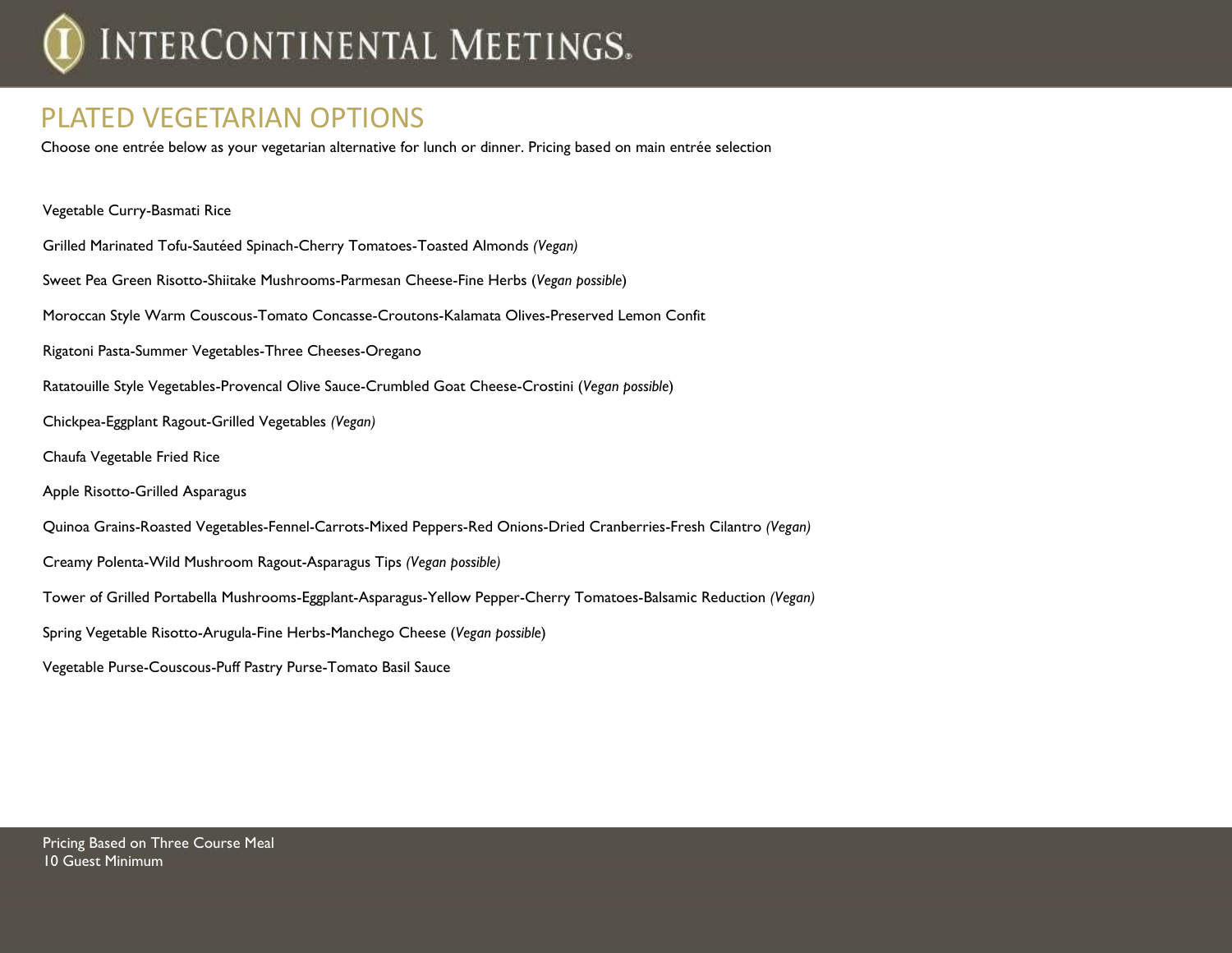

### PLATED DINNER

### **DESSERTS**

Mango Mousse Paleta-Passion Fruit-Chocolate Chantilly Apricot Almond Tart-Honey Thyme Cream Caramel Flan Paleta-Mango Tartare Chocolate Mousse Temptation Giandjua Cream-Flourless Chocolate Cake Red Berry Custard Brûlée Tart

Rum Baba-Fruit Berry Compote

Tropical Pavlova

**\$18.00**

#### **Dessert Center Pieces**  Chef's Choice of Assorted Mini Desserts on Stands in Center of Tables 20 Desserts per table of 10 People **\$24.00** per person

Pricing Based on Three Course Meal 10 Guest Minimum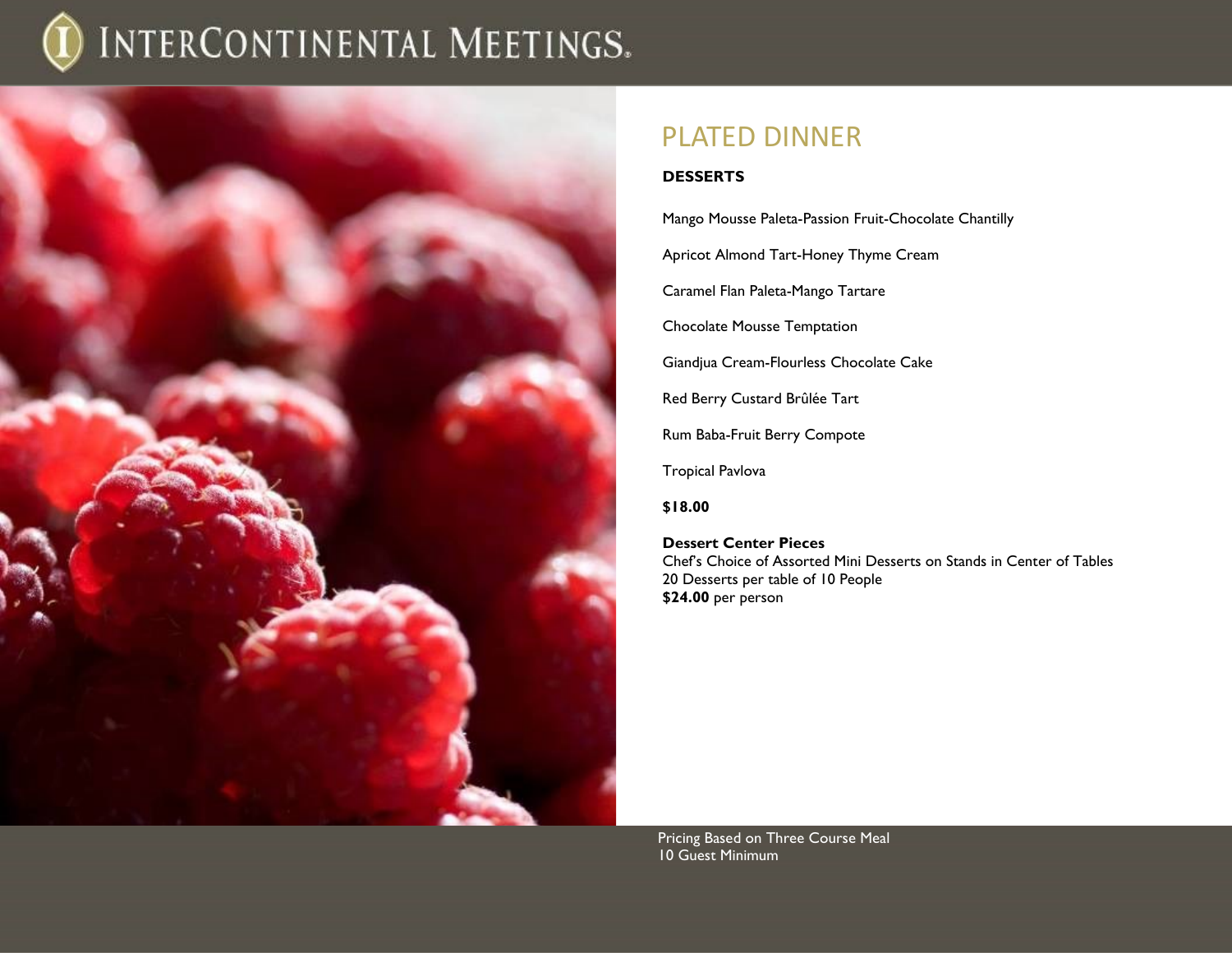

### WELCOME DRINKS

**SIGNATURE COCKTAILS \$16.00 per drink**

**Machu Picchu -** TASTE OF THE MOUNTAINS Don Benedicto Pisco / St. Germain Liquor / Lime / Green Grapes / Jalapeño

**Watermelon Crusher -** TASTE OF ENDLESS SUMMER Vodka / Watermelon Puree / Lime Juice

**Acai Caipirinha -** TASTE OF ELEGANCE Cedilla Acai Liqueur / Leblon Cachaca / Lime

**La Paloma -** TASTE OF SPICYNESS Sauza Blue Agave Tequila / Grapefruit / Orange / Lime / Tajin Rim

**Whisky Wanderlust -** TASTE OF FAR EAST Dewars White Label / Absolut / Passion Fruit Juice / Orange / Ginger / Chilean Hot Pepper

**MOJITO BAR - \$15.00 per drink Choice of 3** Bacardi Superior

**Classic Mojito**  Lime / Mint

**Sangre Mojito**  Solerno Blood Orange / Lime / Blood Orange / Mint

**Blackberry Mojito**  Blackberry Puree / Lime / Mint

**Passion Fruit Mojito**  Passion Fruit Juice / Lime / Passion Fruit / Mint

**Mango Mojito**  Mango Puree / Lime / Mint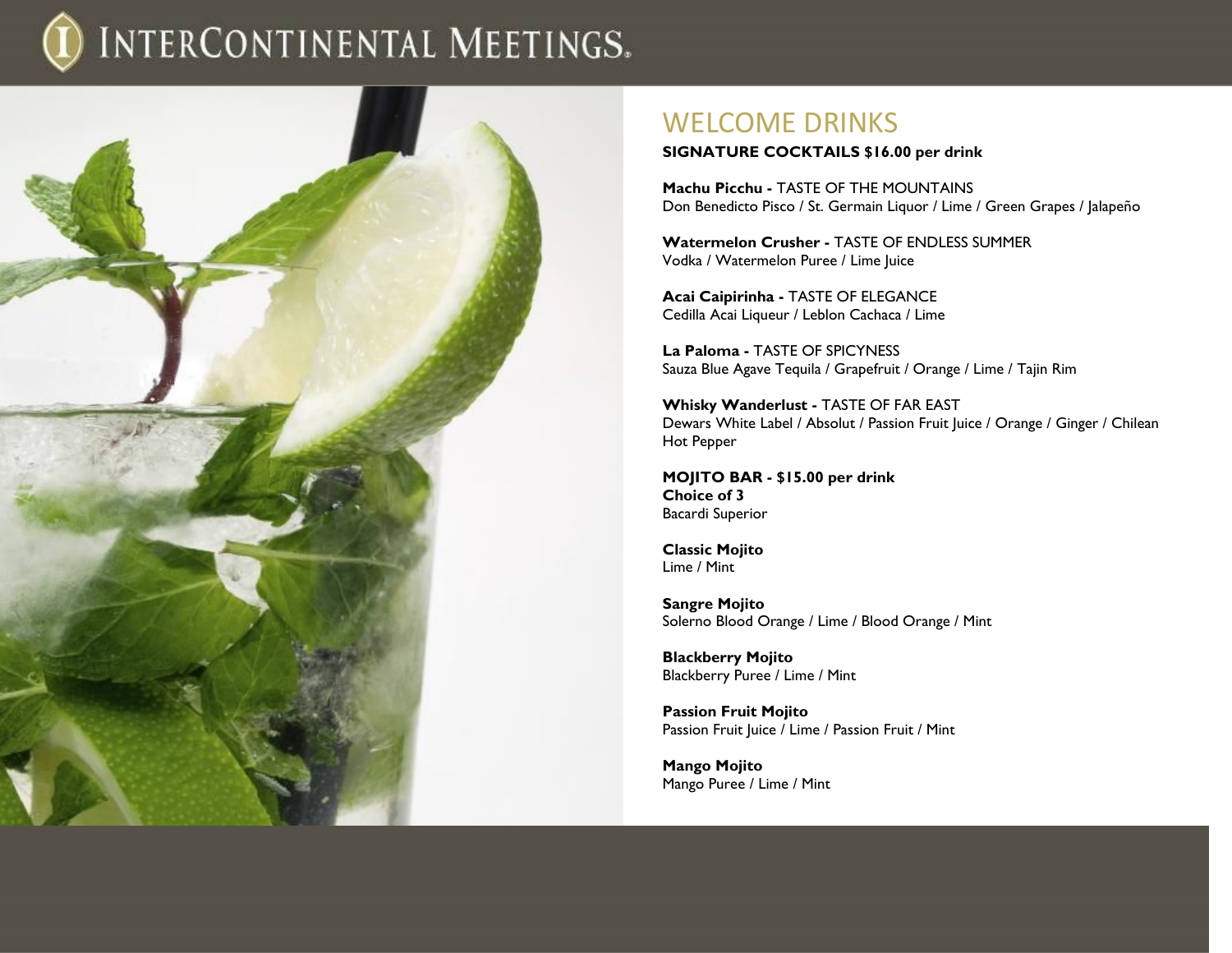### **HOSTED BAR UNLIMITED SERVICE**

### **CALL**

Russian Standard Vodka, Beefeater Gin, Don Q Rum, Dewar's White Label Scotch, El Jimador Tequila, Four Roses Kentucky Straight Bourbon, Call Brand Cabernet Sauvignon, Malbec, Rosé, Chardonnay, Sauvignon Blanc & Sparkling Wines

Imported, Craft and Domestic Beers, Soft Drinks, Mineral Waters & Juices

Due to supply issues caused by the pandemic, brands may be replaced with comparable alternatives

ONE HOUR | 30 per guest TWO HOURS | 42 per guest THREE HOURS | 55 per guest FOUR HOURS | 68 per guest

### **BEER & WINE**

Imported, Craft and Domestic Beers, Soft Drinks, Mineral Waters & Juices Portillo Cabernet Sauvignon, Chardonnay, Malbec & Sauvignon Blanc

| <b>ONE HOUR</b>    | 29 per guest |
|--------------------|--------------|
| <b>TWO HOURS</b>   | 39 per guest |
| <b>THREE HOURS</b> | 49 per guest |
| <b>FOUR HOURS</b>  | 59 per guest |

### HOSTED BAR CHARGED ON CONSUMPTION

| Domestic Beer   8  | <b>CALL</b>         |             | <b>PREMIUM</b>      |      |
|--------------------|---------------------|-------------|---------------------|------|
| Imported Beer      | Mixed Drinks        | <u> 114</u> | <b>Mixed Drinks</b> | l 16 |
| Soft Drinks        | Martinis            | -16         | <b>Martinis</b>     | ∣ 18 |
| Mineral Waters   7 | Wine                | l 14        | Wine                | l 16 |
|                    | Sparkling Wine   16 |             | Champagne           | l 20 |

### **PREMIUM**

Tito's Vodka, Tanqueray Gin, Brugal 1888 Rum, Johnnie Walker Black Label Scotch, Maestro Dobel Tequila, Maker's Mark Bourbon, Premium Brand Cabernet Sauvignon, Merlot, Pinot Noir, Rosé, Chardonnay & Sauvignon Blanc Wines, Champagne Imported, Craft and Domestic Beers, Soft Drinks, Mineral Waters & Juices

Due to supply issues caused by the pandemic, brands may be replaced with comparable alternatives

| <b>ONE HOUR</b>    | 40 per guest |
|--------------------|--------------|
| <b>TWO HOURS</b>   | 52 per guest |
| <b>THREE HOURS</b> | 65 per guest |
| FOUR HOURS         | 80 per guest |

Upgrade to Grey Goose & Patron or Don Julio Tequila for \$7 more per guest, per hour

\$150.00 bartender fee will be incurred per bar, for up to four hours of service A \$100.00 fee will be charged per cashier for cash bars, for up to four hours of service A \$25.00 fee will be charged per cashier or bartender for each additional hour Cash bar pricing \$1 additional per beverage, tax and service charges included in cash bar pricing BRANDS AND PRICING SUBJECT TO CHANGE